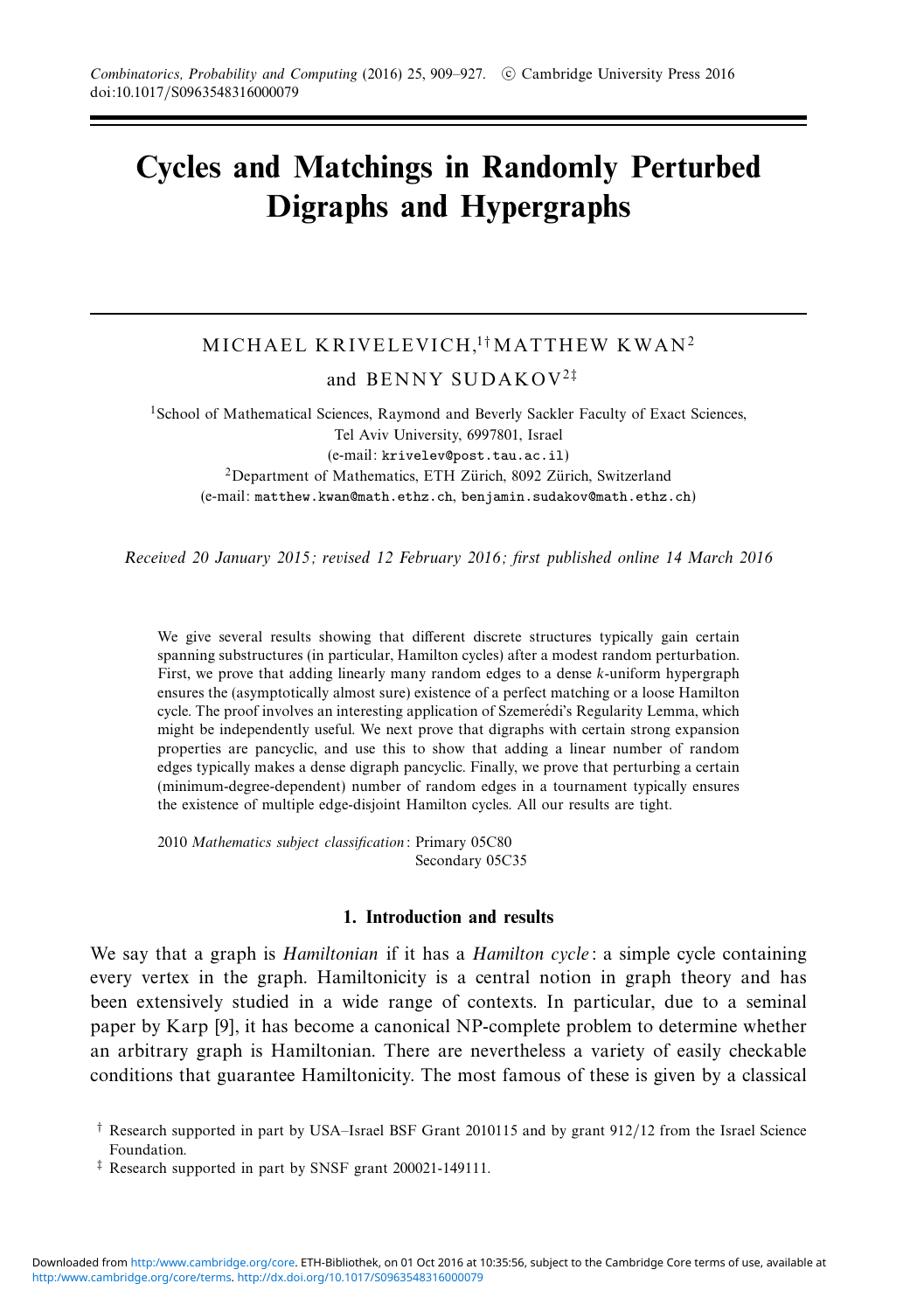theorem of Dirac [4], which states that any *n*-vertex graph  $(n \geq 3)$  with minimum degree at least *n/*2 is Hamiltonian.

Dirac's theorem demands a very strong density condition, but in a certain asymptotic sense 'almost all' dense graphs are Hamiltonian. If we fix *α >* 0 and select a graph uniformly at random among the (labelled) graphs with *n* vertices and  $\alpha_{2}^{(n)}$  edges, then the degrees will probably each be about *αn*. Such a random graph is Hamiltonian with probability  $1 - o(1)$  (we say it is Hamiltonian *asymptotically almost surely, or a.a.s.*). This follows from a stronger result independently due to Pósa  $[19]$  and Korshunov  $[12]$  that gives a threshold for Hamiltonicity: a random *n*-vertex, *m*-edge graph is Hamiltonian a.a.s. if  $m \gg n \log n$ , and fails to be Hamiltonian a.a.s. if  $m \ll n \log n$ . Here and from now on, all asymptotics are as  $n \to \infty$ , and we implicitly round large quantities to integers.

In [2], Bohman, Frieze and Martin studied the random graph model that starts with a dense graph and adds *m* random edges (this model has since been studied in a number of other contexts; see for example [1, 13]). They found that to ensure Hamiltonicity in this model we only need *m* to be linear, saving a logarithmic factor over the standard model where we start with nothing. To be precise, Theorem 1 of [2] says that for every  $\alpha > 0$  there is  $c = c(\alpha)$  such that if we start with a graph with minimum degree at least *αn* and add *cn* random edges, then the resulting graph will a.a.s. be Hamiltonian. Note that some dense graphs require a linear number of extra edges to become Hamiltonian (consider the complete bipartite graph with partition sizes *n/*3 and 2*n/*3), so the order of magnitude of this result is tight. We can interpret this theorem as quantifying the 'fragility' of the few dense graphs that are not Hamiltonian, by determining the amount of random perturbation that is necessary to make a dense graph Hamiltonian. A comparison can be drawn to the notion of smoothed analysis of algorithms introduced by Spielman and Teng [22], which involves studying the performance of algorithms on randomly perturbed inputs.

Our first contribution in this paper is to generalize the aforementioned theorem to hypergraphs (and to give a corresponding result for perfect matchings, which is nontrivial in the hypergraph setting). Unfortunately, there is no single most natural notion of a cycle or of minimum degree in hypergraphs. A *k*-uniform loose cycle is a *k*-uniform hypergraph with a cyclic ordering on its vertices such that every edge consists of *k* consecutive vertices and every pair of consecutive edges intersects in exactly one vertex. The degree of a set of vertices is the number of edges that include that set, and the minimum  $(k-1)$ -degree  $\delta_{k-1}$  is the minimum degree among sets of  $k-1$  vertices. Let  $\mathbb{H}_k(n,m)$  be the uniform distribution on *m*-edge *k*-uniform hypergraphs on the vertex set [*n*].

**Theorem 1.1.** For each  $\alpha > 0$  there is  $c_k = c_k(\alpha)$  such that:

- (a) If *H* is a *k*-uniform hypergraph on [kn],  $\delta_{k-1}(H) \geqslant \alpha n$ , and  $R^M \in \mathbb{H}_k(kn, c_kn)$ , then  $H \cup R$ a.a.s. has a perfect matching.
- (b) If *H* is a *k*-uniform hypergraph on  $[(k-1)n]$ ,  $\delta_{k-1}(H) \ge \alpha n$ , and  $R \in \mathbb{H}((k-1)n, c_k n)$ , then  $H \cup R$  a.a.s. has a loose Hamilton cycle.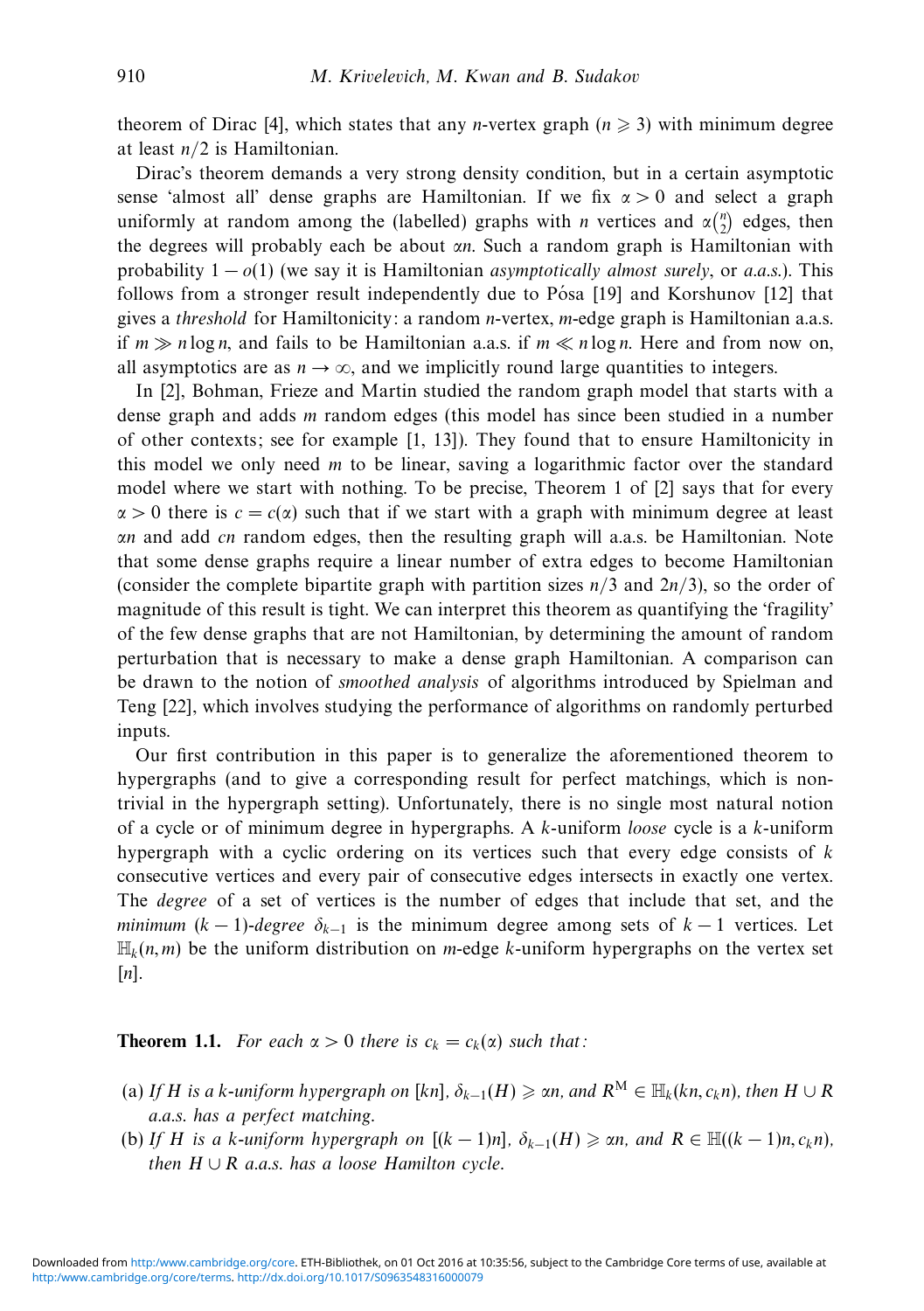All the motivation for graphs is still relevant in the hypergraph setting. Dirac's theorem approximately generalizes to hypergraphs (see [10]): for small *ε* and large *n*, if the minimum (*k* − 1)-degree of an *n*-vertex *k*-uniform hypergraph is greater than (1*/*(2(*k* − 1)) + *ε*) *n*, then that hypergraph contains a loose Hamilton cycle. Just as for graphs, the threshold for both perfect matchings and loose Hamilton cycles in *k*-uniform hypergraphs is *n* log *n* random edges (see [5] and [8, Corollary 2.6]), so 'almost all' dense hypergraphs have Hamilton cycles and perfect matchings.

We will prove Theorem 1.1, and show that it is tight, in Section 2. The methods usually employed to study Hamilton cycles and perfect matchings in random graphs are largely ineffective in the hypergraph setting, so we need a very different proof. In particular, we cannot easily manipulate paths for Pósa-type arguments, and we do not have an analogue of Hall's marriage theorem allowing us to deduce the existence of a perfect matching from an expansion property. Our proof involves reducing the theorem to the existence of a perfect matching in a certain randomly perturbed dense bipartite graph. The na¨ıve approach to proving the existence of a perfect matching in this graph would be to use Hall's theorem and the union bound. Unfortunately this fails, and in fact the 'reason' for a perfect matching in this perturbed graph seems to be quite different depending on the structure of the initial bipartite graph. The proof therefore makes use of the structural description provided by Szemerédi's Regularity Lemma in an interesting way.

Our second contribution in this paper is a theorem giving a general expansion condition for pancyclicity. We say an *n*-vertex (di-)graph is pancyclic if it contains cycles of all lengths ranging from 3 to *n*.

**Theorem 1.2.** Let *D* be a directed graph on *n* vertices with all in- and outdegrees at least 8k, and suppose for every pair of disjoint sets  $A, B \subseteq V(D)$  with  $|A| = |B| \geqslant k$ , there is an arc from *A* to *B*. Then *D* is pancyclic.

We hope this theorem could be of independent interest, but our particular motivation is that it implies a number of results about randomly perturbed graphs and digraphs. In particular it provides very simple proofs of the theorems in [2] concerning Hamiltonicity in randomly perturbed graphs and digraphs, and allows us to extend these theorems to pancyclicity. Most generally, Theorem 1.2 implies the following theorem. Let  $D(n, m)$  be the uniform distribution on *m*-arc digraphs on the vertex set [*n*] (in this paper we allow 2-cycles in digraphs, so there are  $2\binom{n}{2}$  possible arcs).

**Theorem 1.3.** For each  $\alpha > 0$ , there is  $c = c(\alpha)$  such that if *D* is a digraph on [*n*] with all in- and outdegrees at least  $\alpha n$ , and  $R \in \mathbb{D}(n, cn)$ , then  $D \cup R$  is a.a.s. pancyclic.

We will prove Theorems 1.2 and 1.3 in Section 3.

Our final theorem concerns randomly perturbed tournaments. The model that starts with a fixed (di-/hyper-)graph and adds random edges is not suitable for studying random perturbation in tournaments, because we want our perturbed tournament to remain a tournament. There are several other models of random perturbation we could consider that do allow us to make sense of randomly perturbed tournaments, or are more natural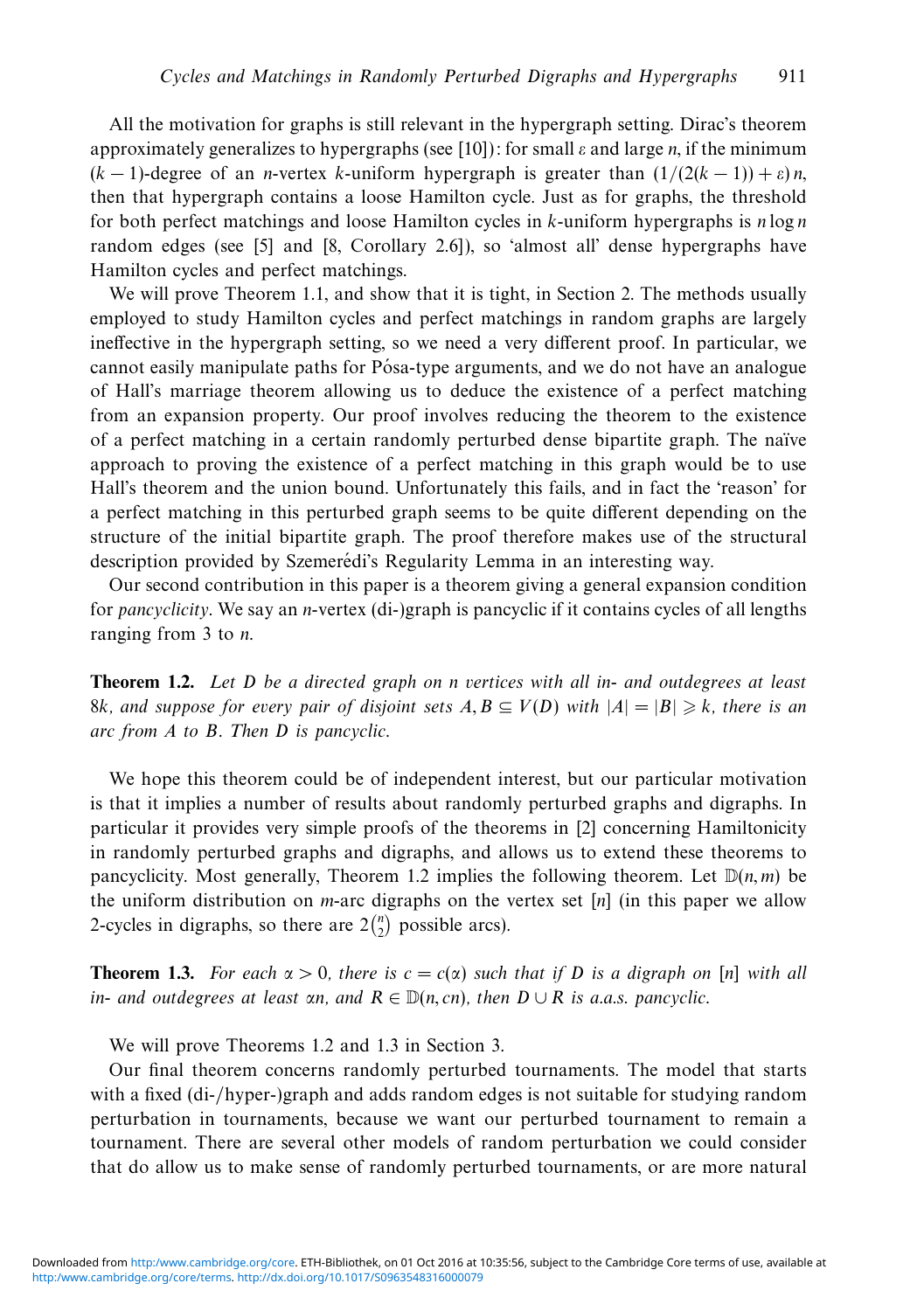in certain contexts. However, the types of results in this paper are not sensitive to the model used. We will briefly describe a few different models here.

First, note that for most practical purposes, models that involve the selection of *m* random edges are equivalent to models that involve the selection of each edge with probability *p* independently, where  $m = pN$  and *N* is the total number of possible edges. One perspective or the other can be more intuitive or result in cleaner proofs; we will use both interchangeably as is convenient, without further discussion. In all the situations in this paper, equivalence can be proved with standard conditioning and coupling arguments (see for example [7, Section 1.4]).

As suggested by Spielman and Teng in [21, Definition 1], one possible alternative model is to change random edges, instead of adding them. So, for our results so far, instead of taking the union of a fixed dense object with a random sparse object, we would take the symmetric difference. Our results still hold in this alternative model, basically because we can break up such a random perturbation into a phase that deletes edges (this does not destroy denseness), and a phase that adds edges. One undesirable quirk of this model is that it is not 'monotonic': if we change too many edges then we 'lose our randomness' and end up at the complement of our original object.

A second alternative model is to start with our fixed object and 'make it more random' by interpolating slightly towards the corresponding uniform distribution. For example, in the graph case we could randomly designate a small number of pairs of vertices for 'resampling' and then decide whether the corresponding edges should be present uniformly and independently at random. This is mostly equivalent to the symmetric difference model, and is the model in which we prefer to state our theorem about randomly perturbed tournaments.

Although it is easy to construct tournaments with no Hamilton cycle, here we prove that every tournament becomes Hamiltonian after a small random perturbation. We also show that randomly perturbed tournaments are not just Hamiltonian, but have multiple edge-disjoint Hamilton cycles. Moreover, we can give stronger results for tournaments with large minimum in- and outdegrees. Recall that  $\omega(f)$  represents a function that grows faster than *f* (to be precise,  $g = \omega(f)$  means  $g/f \to \infty$ ).

**Theorem 1.4.** Consider a tournament *T* with *n* vertices and all in- and outdegrees at least *d*. Independently choose  $m = \omega(n/(d+1))$  random edges of *T* and orient them uniformly at random. For any constant *q*, the resulting perturbed tournament *P* a.a.s. has *q* arc-disjoint Hamilton cycles.

Note that we allow for the case where the minimum degree *d* is zero, and where *d* is an arbitrary function of *n*. We will prove Theorem 1.4, and show that it is tight, in Section 4.

#### **2. Perfect matchings and Hamilton cycles in hypergraphs**

We first make some observations about our minimum degree requirement. The minimum *q*-degree  $\delta_q(H)$  of a hypergraph *H* is the minimum degree among all sets of *q* vertices. Note that this generalizes the two notions of denseness for graphs: in some contexts, we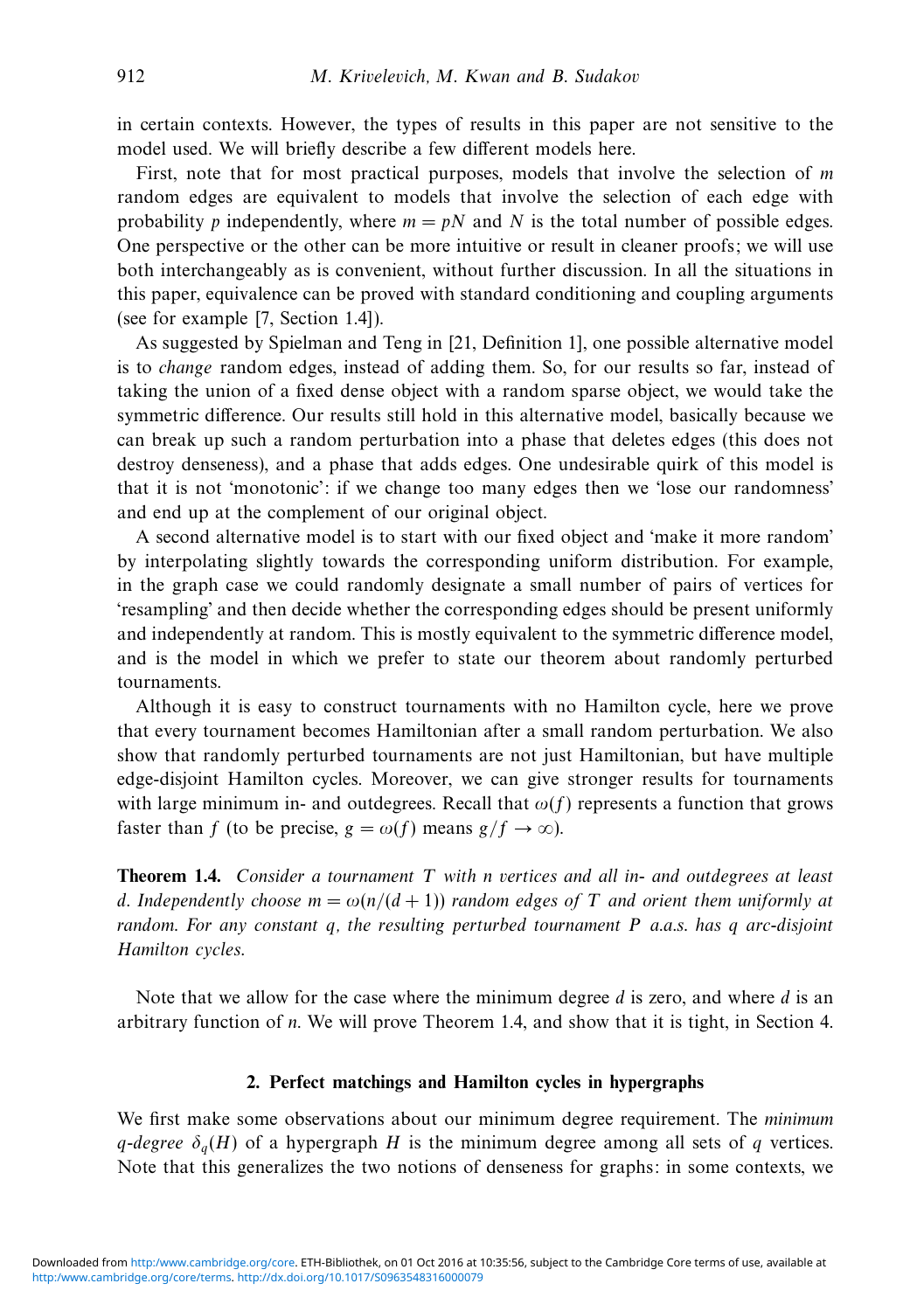say graphs are dense if they have many edges, whereas in this paper we need a stronger notion of graph denseness based on minimum degree. For a *k*-uniform hypergraph *H*, a double-counting argument shows that if  $q \leq p$  then

$$
\delta_q(H) \geq \delta_p(H) \binom{n-q}{p-q} / \binom{k-q}{p-q}.
$$

So, imposing that a *k*-uniform hypergraph has large  $(k - 1)$ -degree ensures that it has large *q*-degrees for all *q*. In particular, our requirement  $\delta_{k-1}(H) = \Omega(n)$  actually implies  $\delta_q(H) = \Omega(n^{k-q})$  for all *q*.

Next, note that Theorem 1.1 is tight for essentially the same reason as its corresponding theorem for graphs. Consider the dense 'complete bipartite hypergraph' which has two parts of sizes *n* and 2*kn*, and has all possible *k*-edges that contain at least one vertex from each part. Only 2*n* of these edges can contribute to a loose Hamilton cycle, so a linear number must be added to complete the necessary  $(2k + 1)n/(k - 1)$  edges. Similarly, this graph contains only *n* out of the  $(2k + 1)n/k$  required edges in a perfect matching.

Now we proceed to the proof of Theorem 1.1, which will follow from a sequence of lemmas. We will assume  $k \geq 3$ , since the case  $k = 2$  is proved in [2]. The first step is to show that *R* almost gives the structure of interest on its own. Let a partial-cycle be a hypergraph which can be extended to a loose Hamilton cycle by adding edges. Recall that  $\mathbb{H}_k(n,m)$  is the uniform distribution on *m*-edge *k*-uniform hypergraphs on the vertex set [*n*].

**Lemma 2.1.** For any  $\varepsilon > 0$ , there exists  $c_k = c_k(\varepsilon)$  such that:

(a)  $R^M \in \mathbb{H}_k(kn, c_kn)$  a.a.s. has a matching of  $(1 - \varepsilon)n$  edges, (b)  $R^H \in H_k((k-1)n, c_k n)$  a.a.s. has a partial-cycle with  $(1 - \varepsilon)n$  edges.

**Proof.** First we define a *loose path* by analogy with loose cycles: a *k*-uniform loose path is a hypergraph with a vertex ordering such that every edge consists of *k* consecutive vertices and every pair of consecutive edges intersects in exactly one vertex. We say that the edges at the start and at the end of the ordering are extremal edges. A matching is a collection of loose paths of length 1, and a partial-cycle is any collection of loose paths with enough vertices left over to link them together into a cycle.

We will first prove the following.

**Claim.** For any  $\ell \geq 1$  and  $\gamma > 0$ , there exists  $h = h(\ell, \gamma)$  such that the following holds. In a random hypergraph  $R \in \mathbb{H}_k(kn, hn)$ , a.a.s. every set of  $\gamma n$  vertices contains a loose path of length  $\ell$ .

Parts (a) and (b) of the lemma will follow from this claim.

In accordance with the discussion in the Introduction, it is equivalent to considering the model for *R* where each edge is independently present with probability

$$
p = \frac{hn}{k} \binom{kn}{k} = O(n^{1-k}).
$$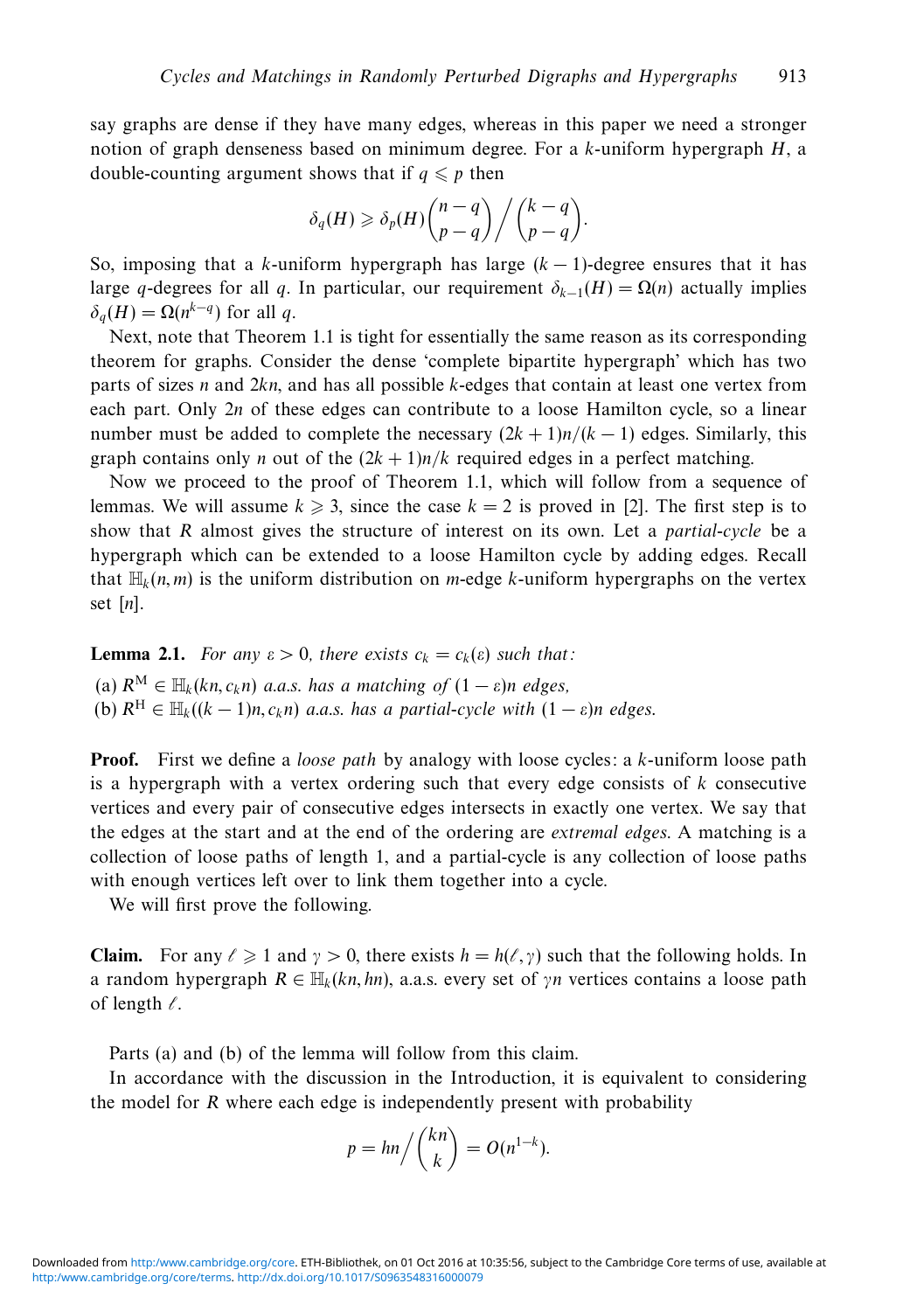The probability that a particular pair of edges is present in *R* is  $p^2$ . There are  $O(n^2)$ pairs of vertices, and for each there are

$$
O\left(\binom{n-2}{k-2}^2\right) = O(n^{2(k-2)})
$$

pairs of edges containing both those vertices. So, the expected number of pairs of vertices which are contained in more than one edge (have degree more than one) is  $O(n^2 n^{2(k-2)} p^2) = O(1)$ . By Markov's inequality, there are a.a.s. fewer than *γn/*2 such pairs of vertices. So if we delete a set *D* containing one member of each of those pairs, then every pair of vertices in the remaining hypergraph has degree at most one.

Let  $d = k\ell$ . For large *h*, using the Chernoff bound together with the union bound, it is easy to show that a.a.s. every set of  $\gamma n/2$  vertices spans at least  $d\gamma n/2$  edges, which is to say that the average 1-degree in the induced subhypergraph is at least *kd*. We assume this holds for the remainder of the proof.

Every set *S* of  $\gamma n$  vertices includes a set of  $\gamma n/2$  vertices disjoint from *D*, which has average 1-degree at least *kd*. Deleting a vertex of degree less than *d* increases the average degree of the induced subhypergraph, so  $S\setminus D$  includes a set of vertices spanning a subhypergraph *Q* of *R* with minimum degree at least *d*. Let *P* be a longest loose path in *Q* and let *v* be a vertex with degree one in *P*, in one of the extremal edges of *P*. Since *P* cannot be extended to a longer path, each of the (at least *d*) edges containing *v* also contains another vertex *u* of *P*. But because *Q* contains no vertices from *D*, there is at most one edge containing both *v* and *u*, so *P* must have at least *d* vertices and therefore has length at least  $\ell$ . This proves our claim.

We now prove (a). Consider a matching of maximum size in  $R<sup>M</sup>$ . There can be no edge consisting of unmatched vertices because this would allow us to extend the matching, contradicting maximality. Applying our claim with  $\gamma = k\varepsilon$  and  $\ell = 1$ , we can see that if *ck* is large enough then a.a.s. every set of *kεn* vertices spans at least one edge in *R*. This proves there are fewer than *kεn* vertices unmatched after our maximum matching, hence our matching has at least  $(1 - \varepsilon)n$  edges.

Finally we prove (b), using roughly the same idea. It takes  $(k-2)q$  additional vertices to link *q* loose paths together into a loose cycle, and a union of *q* disjoint loose paths of length  $\ell \geq 1$  has  $(\ell(k-1)+1)q$  vertices. So, such a union of paths is a partial-cycle in *R*<sup>H</sup> precisely when

$$
(k-2)q + (\ell(k-1) + 1)q \leq (k-1)n,
$$

which simplifies to the condition  $q(\ell + 1) \leq n$ .

We will apply our claim with  $\ell = 1/\varepsilon$  and  $\gamma = (k-2)/(\ell+1)$ . Consider a maximumsize collection of disjoint length- $\ell$  loose paths in  $R^H$ . Our claim proves that if  $c_k$  is large enough then there are fewer than  $(k-2)n/(\ell+1)$  vertices left over after our maximal collection of loose paths. This means our maximal collection has at least

$$
\frac{(k-1)n - (k-2)n/(\ell+1)}{\ell(k-1)+1} = n/(\ell+1) =: q
$$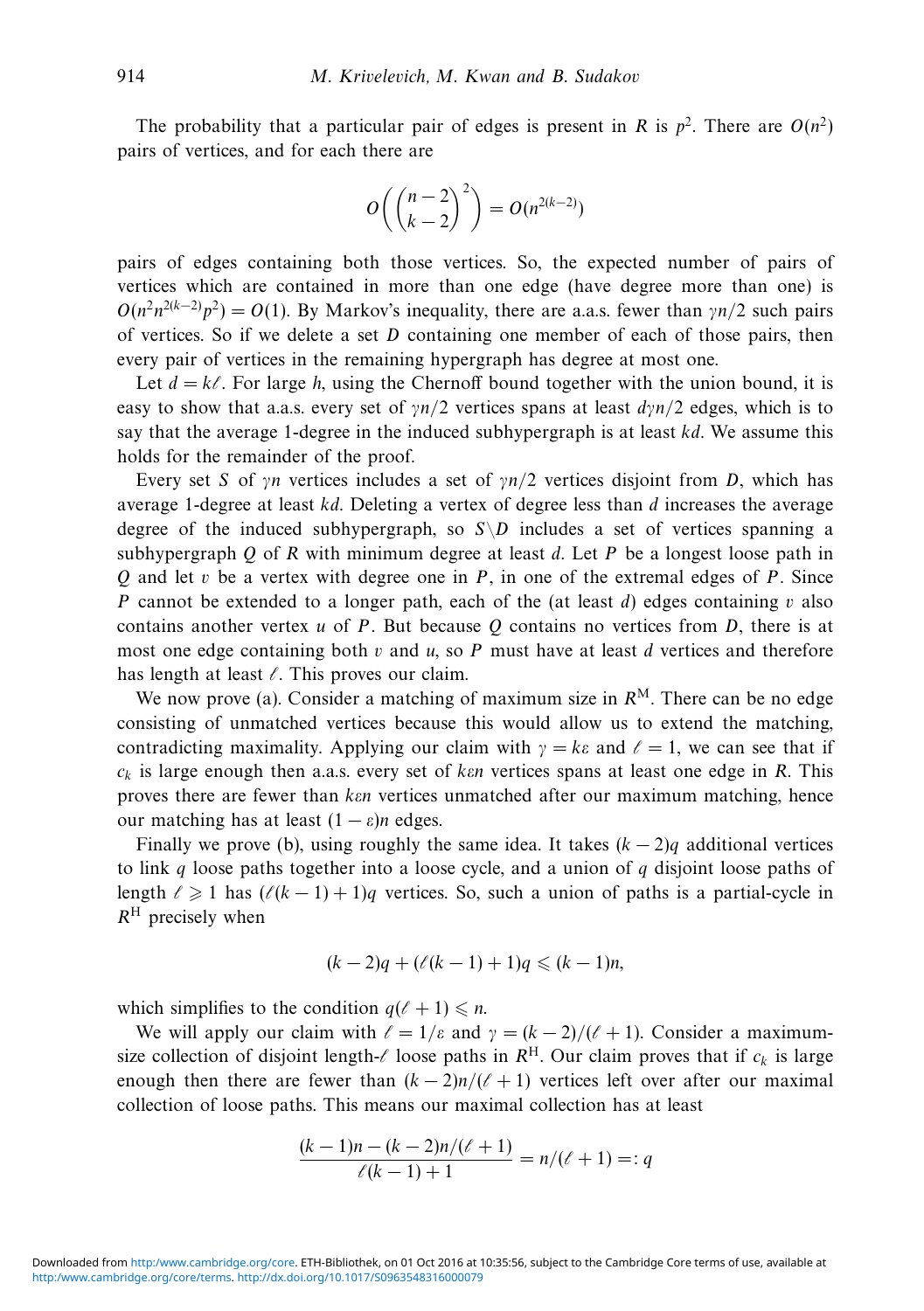loose paths. Since  $q(\ell + 1) \leq n$ , a subcollection of q of these loose paths gives a partialcycle, which has  $\ell q = (1 - 1/(\ell + 1))n > (1 - \varepsilon)n$  edges. П

The second step in proving Theorem 1.1 is to show that a dense hypergraph plus a large partial structure a.a.s. gives the structure we are looking for. For both theorems, we will be able to reduce this step to the following lemma.

**Lemma 2.2.** There exists  $\xi = \xi(\alpha) > 0$  such that the following holds. Let *G* be a bipartite graph with parts A, B of equal size *n*, and suppose  $\delta(G) \geqslant \alpha n$ . Let  $\overline{M}$  be a uniformly random perfect matching between *A* and *B* (not necessarily contained in *G*) and let *M* be any submatching of  $\overline{M}$  with  $(1 - \xi)n$  edges. Then a.a.s.  $G \cup M$  has a perfect matching.

Note that while we require  $\overline{M}$  to be uniformly random, we make no assumptions about the distribution of M other than that is contained within  $\overline{M}$ .

The immediate naïve approach to prove this lemma would be to show that each set of vertices expands, and then to apply the union bound and Hall's marriage theorem. However, the probability of failure to expand is not small enough for this to work. We can gain some insight into the problem by considering two 'extremal' cases for *G*. First, consider the case where the edges of *G* are not evenly distributed, and are 'concentrated' in certain spots. For example, identify sets  $A' \subset A$  and  $B' \subset B$  with  $|A'|, |B'| = \alpha n$ , and let G contain only those edges incident to a vertex in  $A'$  or  $B'$ . The addition of the near-perfect matching *M* gives a near-perfect matching between  $A \setminus A'$  and  $B \setminus B'$ , and we can match the unmatched vertices from  $A$  (respectively  $B$ ) with any element of  $B'$  (respectively  $A'$ ). That is, if our graph is not well-distributed, then the more concentrated parts help us to augment *M* into a perfect matching in  $G \cup M$ . On the other extreme, if G is a random-like, well-distributed dense graph, then we cannot augment *M* in the same way. But this is not necessary, because a random dense graph *G* contains a perfect matching on its own! In order to use these ideas to prove the lemma for an arbitrary graph *G*, we use the structural description of *G* provided by Szemerédi's Regularity Lemma.

For a disjoint pair of vertex sets  $(X, Y)$  in a graph, let its *density*  $d(X, Y)$  be the number of edges between *X* and *Y*, divided by  $|X||Y|$ . A pair of vertex sets  $(V<sup>1</sup>, V<sup>2</sup>)$  is said to be  $\varepsilon$  $f$  regular if for any  $U^1, U^2$  with  $U^{\ell} \subseteq V^{\ell}$  and  $|U^{\ell}| \geqslant \varepsilon |V^{\ell}|,$  we have  $|d(U^1, U^2) - d(V^1, V^2)| \leqslant \varepsilon$ *ε*.

We will use a bipartite version of the Regularity Lemma (which can be deduced from say [23, Theorem 2.3] in a similar way to [11, Theorem 1.10]). Let  $\alpha' = \alpha/2$  and let  $\varepsilon > 0$ be a small constant depending on *α* that will be determined later (assume for now that  $\varepsilon < \alpha/8$ ). There is a large constant *K* depending only on  $\alpha$  such that there exist partitions *A* =  $V_0^1$  ∪ ··· ∪  $V_r^1$  and  $B = V_0^2$  ∪ ··· ∪  $V_r^2$  with  $r \le K$ , in such a way that the following conditions are satisfied. The 'exceptional' clusters  $V_0^1$  and  $V_0^2$  both have fewer than *εn* vertices, and the non-exceptional clusters in *A* and *B* have equal size:  $|V_i^{\ell}| = sn$ . (Note that this implies  $1 - \varepsilon \leq r s \leq 1$ .) There is a subgraph  $G' \subseteq G$  with minimum degree at least  $(\alpha' + \varepsilon)n$  such that each pair of distinct clusters  $V_i^1, V_j^2$   $(i, j \ge 1)$  is  $\varepsilon$ -regular in *G* with density zero or at least 2*ε*.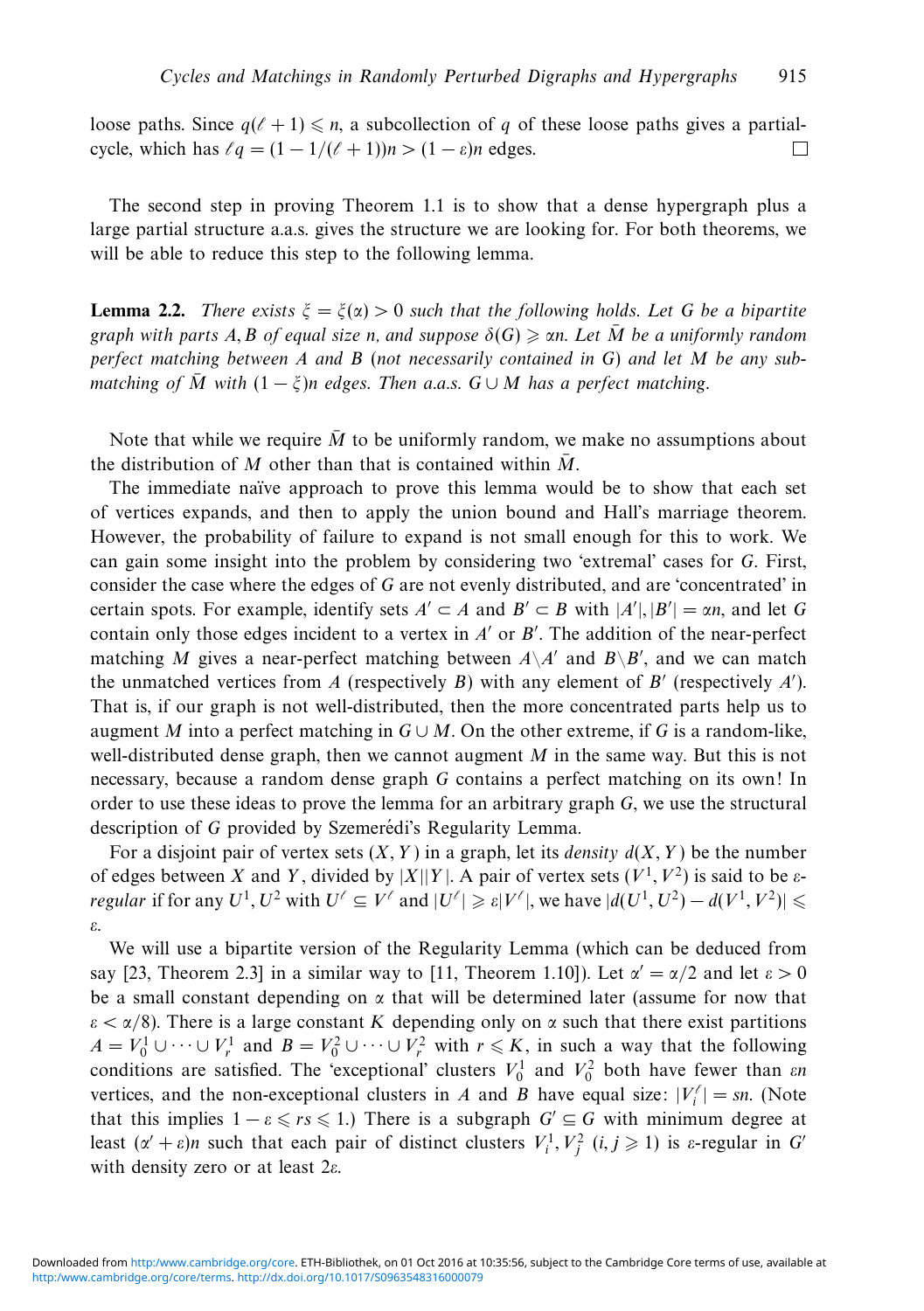Define the cluster graph  $\Gamma$  as the bipartite graph whose vertices are the non-exceptional clusters  $V_i^{\ell}$ , and whose edges are the pairs of clusters between which there is non-zero density in *G'*. The fact that *G'* is dense implies that  $\Gamma$  is dense as well, as follows. In *G'* each  $V_i^{\ell}$  has at least  $(\alpha' + \varepsilon)n|V_i^{\ell}|$  edges to other clusters. There are at most  $(\varepsilon n)(sn)$  edges to the exceptional cluster  $V_0$  and at most  $(sn)^2$  edges to each other cluster. So,

$$
d_{\Gamma}(V_i^{\ell}) \geqslant ((\alpha' + \varepsilon)n - \varepsilon n)sn/(sn)^2 \geqslant \alpha' r
$$

and Γ has minimum degree at least *α r*.

**Proof of Lemma 2.2.** We use Hall's marriage theorem: we need to show that a.a.s.

$$
|N_{G\cup M}(W)| \geq |W| \quad \text{for all } W \subseteq A.
$$

If  $|W| \le \alpha n$ , then  $|N_{G \cup M}(W)| \ge |N_G(W)| \ge \alpha n \ge |W|$  by the degree condition on *G*. Similarly, if  $|W| \geq (1 - \alpha)n$  then every  $b \in B$  has an edge to W in *G*, so  $|N_{G \cup M}(W)| =$  $|B| \ge |W|$ . The difficult case is where  $\alpha n \le |W| \le (1 - \alpha)n$ .

Apply the bipartite version of the Regularity Lemma above (with *ε* sufficiently small compared to *α*), to obtain a subgraph *G* and a dense cluster graph Γ. Consider any  $W \subset A$  with  $\alpha n \leq |W| \leq (1 - \alpha)n$ . For each *i* let  $\pi_i = |V_i^1 \cap W|/(sn)$ , and let *X* be the set of clusters  $V_i^1$  with  $\pi_i \geq \varepsilon$ . Let  $A_X$  denote the set of all vertices in those clusters. Note that  $|W \setminus A_X| \leqslant r \varepsilon s n \leqslant \varepsilon n$ . Also, if  $\varepsilon$  is small compared to  $\alpha$ , then *X* must be non-empty. Now, if  $V_j^2 \in N_\Gamma(X)$  then by *ε*-regularity there are edges in *G*' from *W* to at least  $(1 - \varepsilon)$ *sn* vertices of  $V_j^2$ . Let  $Y = N_\Gamma(X)$  and let  $B_Y$  be the set of vertices in the clusters in *Y*; it follows that  $|B_Y \setminus N_{G'}(W)| \leqslant \varepsilon |Y|$ *sn*  $\leqslant \varepsilon n$ .

If  $|Y| = r$  (as would occur if G were well-distributed) then

$$
|N_{G\cup M}(W)| \geq |N_{G'}(W)| \geq |B_Y| - \varepsilon n \geq n - 2\varepsilon n \geq |W|
$$

for  $2\varepsilon \leq \alpha$ , and we are done.

Otherwise, there exists  $V_j^2$  outside  $Y = N_\Gamma(D)$ . This  $V_j^2$  must have *α'r* neighbours outside *X* in  $\Gamma$ , so  $|X| \leq (1 - \alpha')r$ . Now,  $Y \geq \alpha' r$  so  $B_Y$  is a fixed set of at least  $\alpha' r s n \geq (1 - \varepsilon)\alpha' n$ vertices in *B*. Also,  $N_{\bar{M}}(A_X)$  is a uniformly random set of

$$
|A_X| \leqslant (1-\alpha')rsn \leqslant (1-\alpha')n
$$

vertices in *B*, which means  $B \setminus N_{\bar{M}}(A_X)$  is a uniformly random set of at least  $\alpha'$  vertices. So,  $|B_Y \setminus N_{\bar{M}}(A_X)|$  is hypergeometrically distributed with mean at least  $(1 - \varepsilon)(\alpha')^2 n$ . By a concentration inequality (see for example [7, Theorem 2.10]), a.a.s.

$$
|B_Y \setminus N_{\bar{M}}(A_X)| \geqslant (\alpha')^2 n - 2\varepsilon n.
$$

There are fewer than  $2^r = O(1)$  possibilities for X, so by the union bound this inequality holds a.a.s. for the *X* arising from any choice of *W*. Now, note that

$$
|N_{\bar{M}}(W)\backslash N_{\bar{M}}(A_X)|=|W\backslash A_X|
$$

and recall that  $|W \backslash A_X|$ ,  $|B_Y \backslash N_{G'}(W)| \le \varepsilon n$ , so

$$
|N_{G'}(W)\backslash N_{\bar{M}}(W)|\geqslant |B_Y\backslash N_{\bar{M}}(A_X)|-2\varepsilon n\geqslant (\alpha')^2n-4\varepsilon n.
$$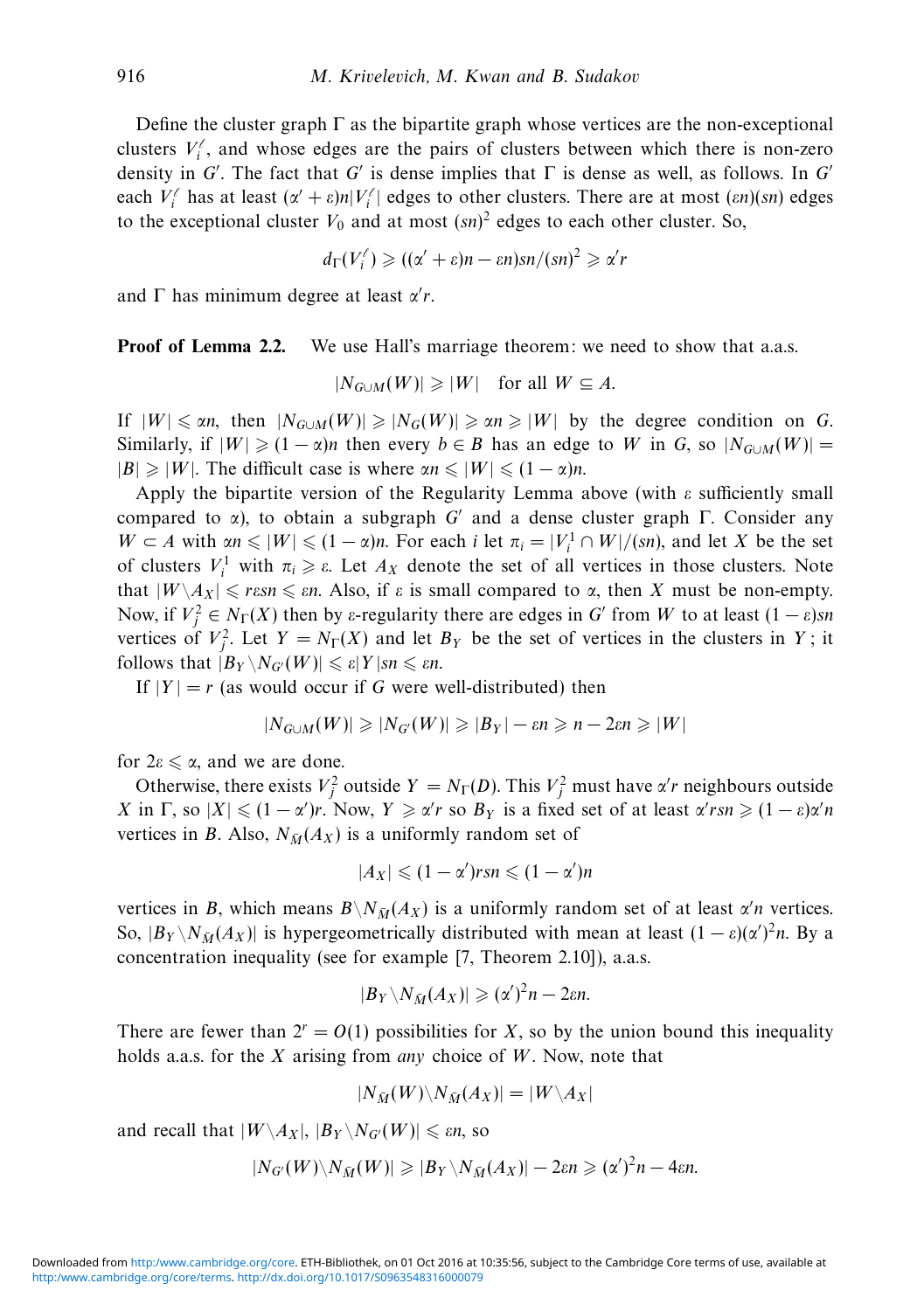Also,

$$
|N_M(W)| \leqslant |N_{\bar{M}}(W)| - \xi n = |W| - \xi n.
$$

We conclude that

$$
|N_{G\cup M}(W)| \ge |N_M(W)| + |N_{G'}(W)\setminus N_{\bar{M}}(W)| \ge |W| - \xi n + (\alpha')^2 n - 4\epsilon n.
$$
  
For small  $\varepsilon$  and  $\xi$  (say  $4\varepsilon \le \xi = (\alpha')^2/2 = \alpha^2/8$ ), this gives  $|N_{G\cup M}(W)| \ge |W|$ .

**Remark.** Note that *ξ* does not depend on any of the constants arising in the Regularity Lemma. These constants only influence the value of *n* needed to make the probability implicit in 'a.a.s.' close to 1.

Now we describe the reduction of Theorem 1.1 to Lemma 2.2. Consider a *k*-uniform hypergraph *L*. Suppose *A* is a set of *n* vertices and *B* is a  $(k - 1)$ -uniform hypergraph on the remaining vertices. Then we define a bipartite graph  $G_{AB}(L)$  as follows. The vertices of  $G_{A,B}(L)$  are the vertices in *A*, as well as the edges in *B* (we abuse notation and identify the hypergraph *B* with its edge set). We put an edge between  $a \in A$  and  ${b_1, \ldots, b_{k-1}} \in B$  if  ${a, b_1, \ldots, b_{k-1}}$  is an edge in *L*. Basically, the idea is that if *L* has a large matching or partial-cycle, then there exist *A* and *B* such that  $G_{AB}(L)$  has a large matching. Conversely, if  $G_{AB}(L)$  has a large matching for any *A* and *B*, then the edges of that matching correspond to a large matching or partial-cycle in *L*. Lemma 2.1 will provide a large matching or partial-cycle in the random hypergraph *R*, so there are *A* and *B* such that  $G_{AB}(R)$  has a large matching (this matching is itself random). By Lemma 2.2, the addition of this matching to  $G_{AB}(H)$  will give a perfect matching in  $G_{A,B}(H) \cup G_{A,B}(R) = G_{A,B}(H \cup R)$ , corresponding to a perfect matching or loose Hamilton cycle in  $H \cup R$ .

We make this precise as follows. For any  $\varepsilon > 0$  depending on  $\alpha$ , if  $c_k(\alpha)$  is large enough, Lemma 2.1 ensures the a.a.s. existence of a  $(1 - \varepsilon)n$ -edge matching or partial-cycle *Q* in *R*. Extend this to a perfect matching or loose Hamilton cycle  $\overline{Q}$  on  $V(R)$  in an arbitrary way. Note that the distribution of *R* is invariant under relabelling of its vertices so we can relabel its vertices uniformly at random to assume that  $\overline{Q}$  is a uniformly random perfect matching or loose Hamilton cycle.

We describe an alternative way to realize a uniformly random perfect matching or loose Hamilton cycle. In the perfect matching case, choose a uniformly random ordering of  $V(R)$ :

$$
a^1, \ldots, a^n, b_1^1, \ldots, b_{k-1}^1, b_1^2, \ldots, b_{k-1}^n
$$

Let  $b^i = \{b^i_1, \ldots, b^i_{k-1}\}$ , and let our perfect matching have edges of the form  $\{a^i\} \cup b^i$ . This gives a uniformly random perfect matching, so we can couple our random ordering with *R* in such a way that the perfect matching defined by the ordering coincides with  $\overline{Q}$ . Then, let *A* consist of the vertices *ai* and let *B* be the hypergraph with edges *bi* . Note that *A* is a uniformly random *n*-vertex set with a uniformly random ordering  $a^1, \ldots, a^n$ , and *B* is a uniformly random (*k* − 1)-uniform perfect matching on the remaining vertices. Also,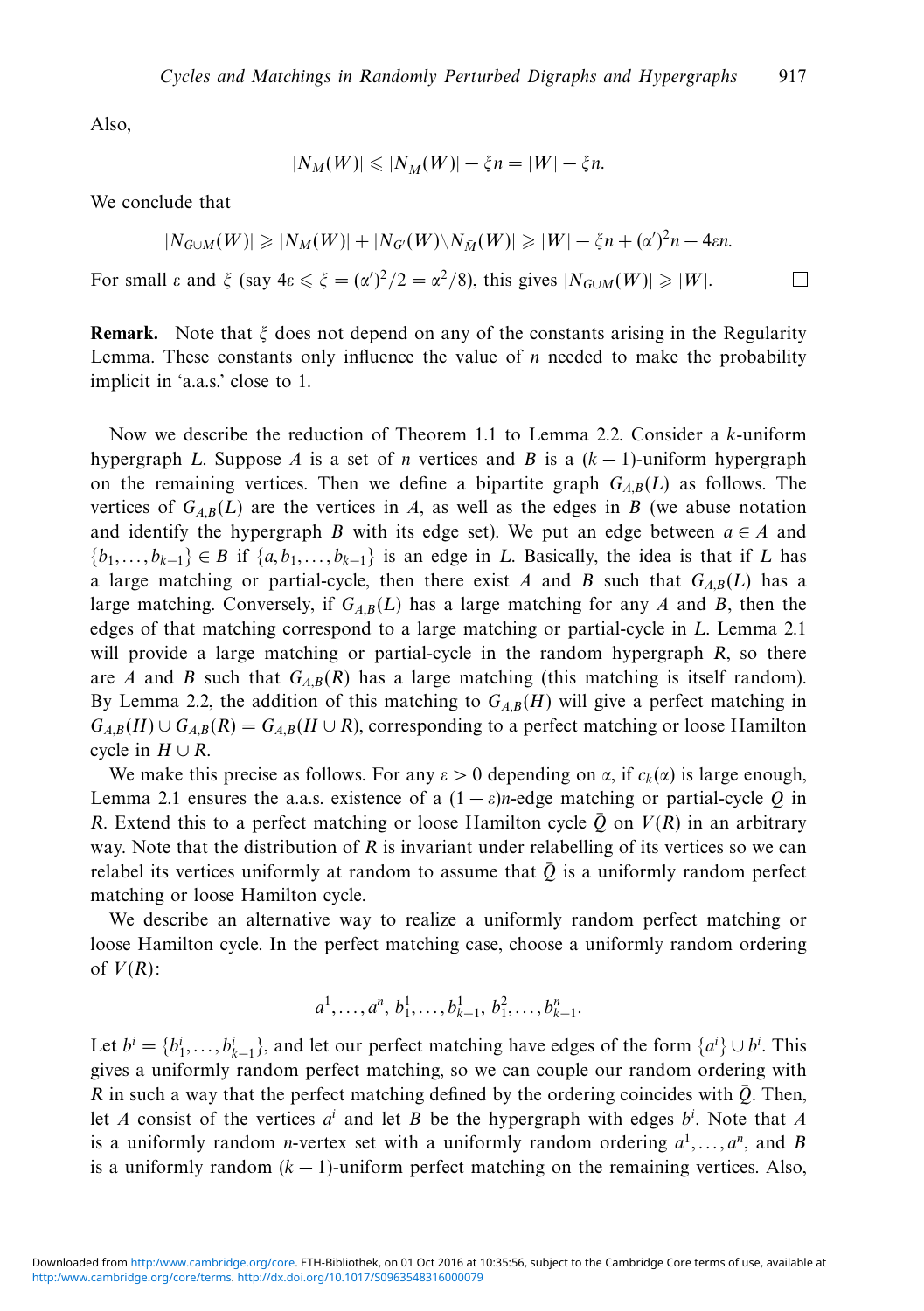if we condition on *A* and *B* then  $G_{AB}(\bar{Q})$  is a uniformly random perfect matching, and  $G_{A,B}(Q)$  is a sub-matching with  $(1 - \varepsilon)n$  of its edges.

The Hamilton cycle case is similar. Again we want to define a uniformly random loose Hamilton cycle via a random ordering of *V*(*R*). So, choose a uniformly random ordering:

$$
a^1, \ldots, a^n, b_0, \ldots, b_{(k-2)n-1}.
$$

For each *i* let  $b^i$  be the  $(k-1)$ -vertex set

{*b*(*k*−2)*i, b*(*k*−2)*i*+1*,...,b*(*k*−2)(*i*+1)}

(where the subscripts are interpreted modulo  $(k-2)n$ ). Note that in this case consecutive  $b<sup>i</sup>$  intersect each other in one vertex. We define our loose Hamilton cycle to have edges of the form  $\{a^i\} \cup b^i$ . This loose Hamilton cycle is uniformly random, so we can couple our random ordering with  $R$  in such a way that our loose Hamilton cycle coincides with  $\overline{Q}$ . Let *A* contain the vertices  $a^i$  and let *B* contain the edges  $b^i$ . Exactly the same considerations hold: *A* is a uniformly random *n*-vertex set with a uniformly random ordering  $a^1, \ldots, a^n$ , *B* is a uniformly random (*k* − 1)-uniform loose Hamilton cycle on the remaining vertices, and  $G_{AB}(O)$  is a  $(1 - \varepsilon)n$ -edge sub-matching of the uniformly random perfect matching  $G_{AB}(\bar{Q})$ .

We give one final lemma, establishing that  $G_{A,B}(H)$  is a.a.s. dense if *H* is.

**Lemma 2.3.** There exists  $\beta_k = \beta_k(\alpha) > 0$  such that the following holds.

- (a) Let *H* satisfy the conditions of Theorem 1.1(a), let *A* be a uniformly random set of *n* vertices, and let *B* be a uniformly random perfect matching on  $V(H)\A$ . Then a.a.s. *GA,B*(*H*) has minimum degree at least *βkn*.
- (b) Let *H* satisfy the conditions of Theorem 1.1(b), let *A* be a uniformly random set of *n* vertices, and let *B* be a uniformly random loose Hamilton cycle on  $V(H)\A$ . Then a.a.s. *GA,B*(*H*) has minimum degree at least *βkn*.

**Proof of Lemma 2.3(a).** As in the preceding discussion, it is convenient to realize the uniform distribution of  $A$  and  $B$  via a random ordering of  $V(H)$ . Let

$$
a^1, \ldots, a^n, b_1^1, \ldots, b_{k-1}^1, b_1^2, \ldots, b_{k-1}^n
$$

be a uniformly random ordering of  $V(H)$ , with A,  $b<sup>i</sup>$  and B defined as before.

First, condition on some  $(k - 1)$ -tuple  $b \in B$ , and imagine that the  $a^i$  are chosen oneby-one. Given *b* and  $a^1, \ldots, a^i$ , this means that  $a^{i+1}$  has a uniformly random distribution from the remaining vertices. There are at least  $\delta_{k-1}(H)$  choices of *a* that will make  $b \cup \{a\}$ an edge of  $E(H)$ , so for  $i \le \alpha n/2$ ,

$$
\mathbb{P}(b \cup \{a^{i+1}\}\in E(H) \mid a^1,\ldots,a^i) \geq (\delta_{k-1}(H)-i)/(kn) \geq \alpha/(2k).
$$

The degree of *b* in  $G_{A,B}(H)$  is the number of edges  $b \cup \{a^i\}$  in  $E(H)$ , which we have just shown stochastically dominates a Bin(*αn/*2*, α/*(2*k*)) distribution. By the Chernoff bound, we have  $d_{G_{A,B}(H)}(b) \ge \alpha^2 n/(8k)$  with probability  $1 - e^{-\Omega(n)}$ . With the union bound,  $d_{G_{A,B}(H)}(b) \geqslant \alpha^2 n/(8k)$  a.a.s. for all *b*.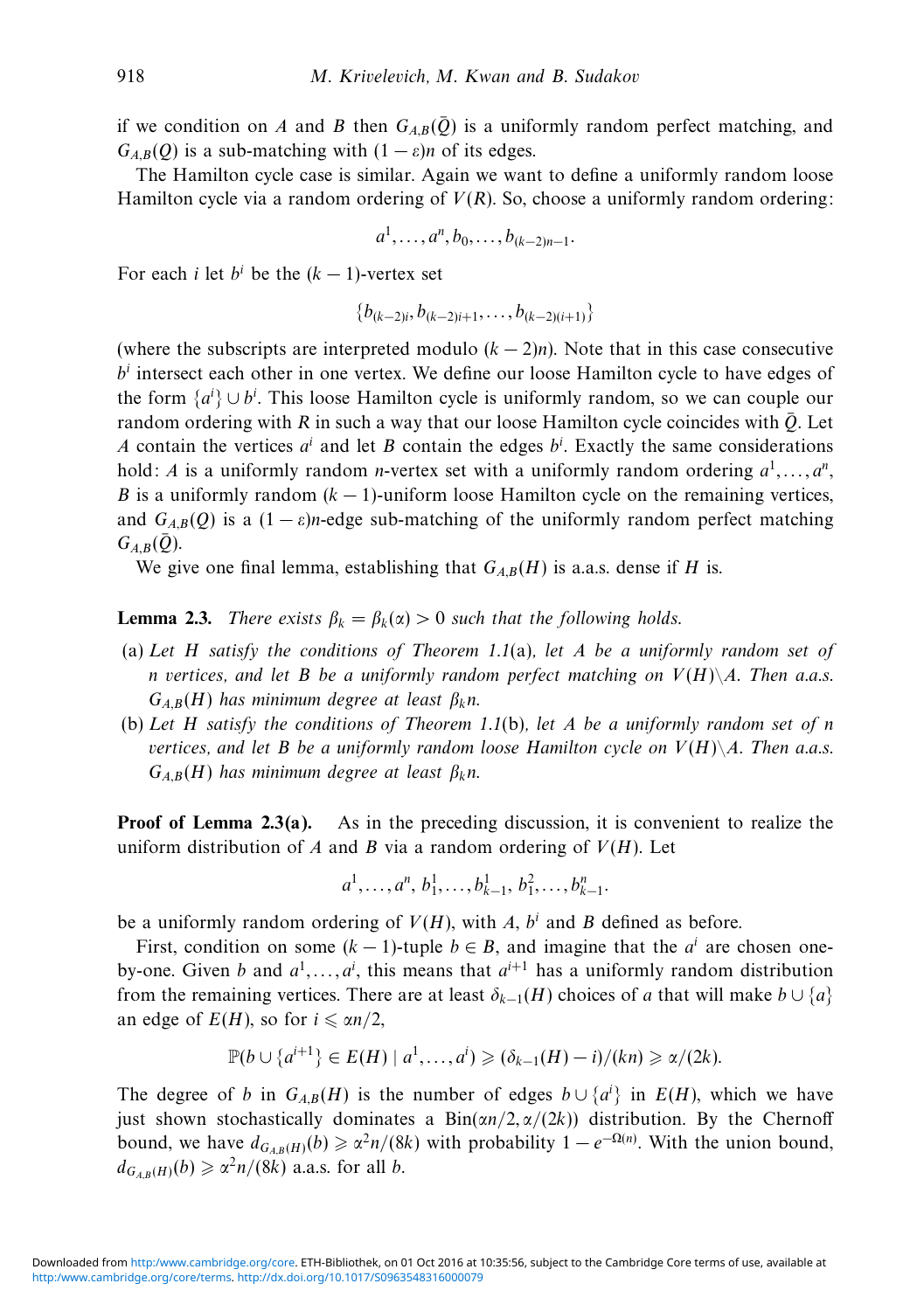Now, instead condition on some  $a \in A$  and imagine that the  $(k - 1)$ -tuples  $b^i$  are chosen one-by-one from the remaining vertices (before choosing the rest of vertices of *A*). Note that there are at least  $\delta_1(H)$  choices of a  $(k-1)$ -tuple *b* such that  $\{a\} \cup b \in E(H)$ , and note that each  $b_j^i$  shares at most  $\binom{kn}{k-2}$  edges with *a*. Recall that  $\delta_1(H) = \Omega(n^{k-1})$ , so if  $i \leq 2\sqrt{\beta_k}n$  for sufficiently small  $\beta_k$  and large *n*, then

$$
\mathbb{P}(\lbrace a \rbrace \cup b^{i+1} \in E(H) \mid b^1, \ldots, b^i) \geqslant \left( \delta_1(H) - (k-1)i {kn \choose k-2} \right) / {kn \choose k-1} \geqslant \sqrt{\beta_k}.
$$

By the same argument as in the previous paragraph, using the Chernoff bound and the union bound, a.a.s. each  $d_{G_{A,B}(H)}(a) \geq \beta_k n$ . П

**Proof of Lemma 2.3(b).** We give essentially the same proof as for Lemma 2.3(a). As in the discussion preceding the lemma, choose a uniformly random ordering

$$
a^1, \ldots, a^n, b_0, \ldots, b_{(k-2)n-1},
$$

and let *A*, *bi* and *B* be defined as before.

Using the same proof as for Lemma 2.3(a), there exist small  $\beta_k$  such that a.a.s.  $d_{G_{A,B}(H)}(b) \geq \beta_k n$  for all  $b \in B$ . Next, condition on some  $a \in A$ , and imagine the *b*<sup>*i*</sup> are chosen one-by-one (before choosing the rest of vertices of *A*). Note that the only intersection of *b<sup>i</sup>* with any of  $b^0$ ,...,  $b^{i-1}$  is the vertex  $b_{(k-2)i}$ , and the other vertices of  $b^i$  are chosen uniformly at random from what remains. Also note that each  $b_j$  shares at  $\int_{0}^{k}$  (*k*<sup>−1)*n*</sup></sup> edges with both *a* and *b*<sub>(*k*−2)*i*</sub>. So, for small *β<sub>k</sub>*, large *n* and  $1 \le i \le 2\sqrt{\beta_k}n$ ,

$$
\mathbb{P}({a} \cup b^{i} \in E(H) \mid b^{0}, \ldots, b^{i-1})
$$
  
\n
$$
\geq {\delta_{2}(H) - (k-2)i {k-1 \choose k-3}} / {k-1 \choose k-2} \geq \sqrt{\beta_{k}}.
$$

 $\Box$ 

By the same argument as before, a.a.s. each  $d_{G_{A,B}(H)}(a) \geq \beta_k n$ .

We have established that if  $c_k(\alpha)$  is large enough then  $G_{A,B}(H)$  is a.a.s. a bipartite graph with minimum degree  $\beta_k(\alpha)n$ , and  $G_{A,B}(R)$  contains a  $(1 - \xi(\beta_k(\alpha)))$ *n*-edge sub-matching  $G_{A,B}(Q)$  of the uniformly random perfect matching  $G_{A,B}(\overline{Q})$ . Lemma 2.2 then ensures the existence of a perfect matching in  $G_{AB}(H \cup R)$ . This corresponds to a perfect matching or loose Hamilton cycle in  $H \cup R$ .

#### **3. Pancyclicity in dense digraphs**

In this section we prove Theorems 1.2 and 1.3. One motivation for considering pancyclicity instead of just Hamiltonicity is an observation by Bondy (see [3]), that almost all known non-trivial conditions that ensure Hamiltonicity also ensure pancyclicity. He even made an informal 'metaconjecture' that this was always the case; our Theorem 1.3 verifies his metaconjecture in the setting of randomly perturbed dense graphs and digraphs.

Theorem 1.3 obviously implies [2, Theorems 1 and 3]. We do not fight very hard to optimize constants, but we note that if we make more careful calculations with our proof approach, then the resulting values of  $c(\alpha)$  seem to be better than those found in [2], for most values of *α*.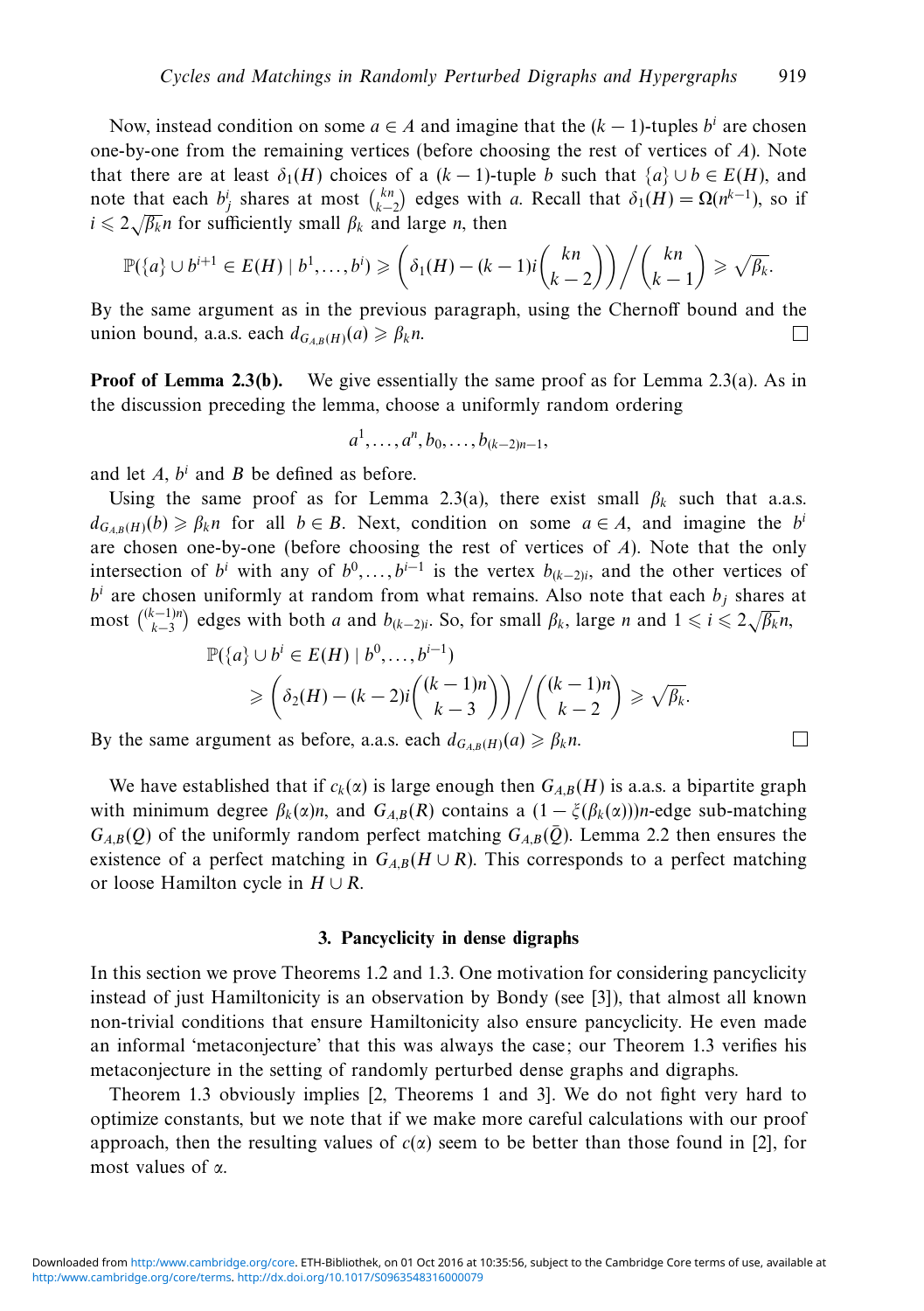

Figure 1. The case where the vertices of  $W_1$  precede the vertices of  $U_2$ . The horizontal line through the centre is *P*; the broken lines indicate subpaths.

We now turn to the proof of Theorem 1.2, which will follow from the corresponding result for Hamiltonicity.

**Lemma 3.1.** Let *D* be a directed graph with all in- and outdegrees at least 4*k*, and suppose for every pair of disjoint sets  $A, B \subseteq V(D)$  with  $|A| = |B| \geqslant k$ , there is an arc from  $A$  to  $B$ . Then *D* is Hamiltonian.

The idea of the proof is to start with a longest path *P* and to manipulate it into a cycle *C* on the same vertex set. We will show that *D* is strongly connected, so if *C* were not Hamiltonian, there would be an arc from  $V(C)$  to its complement, which could be combined with *C* to give a longer path than *P*, contradicting maximality. This type of argument goes back to the proof of Dirac's theorem [4, Theorem 3]. It also bears some resemblance to the 'rotation-extension' idea introduced by Pósa in [19], and a variation for directed graphs by Frieze and Krivelevich [6, Section 4.3].

**Proof of Lemma 3.1.** First we acknowledge some immediate consequences of the condition on *D*. Note that if *A* and *B* are disjoint sets with size at least *k*, then in fact there are at least  $|A| - k$  vertices of *A* with an arc into *B*. To see this, note that for any smaller number of such vertices in *A*, we can delete those vertices and at least *k* will remain, one of which has an arc to *B*. Also, *D* is strongly connected. To see this, note that for any *v*,*w*, both of  $N^+(v)$  and  $N^-(w)$  have size at least  $4k > k$ . If they intersect then there is a length-2 path from *v* to *w*; otherwise there must be an arc from  $N^+(v)$  to *N*<sup>−</sup>(*w*) giving a length-3 path.

Let  $P = u, \ldots, w$  be a maximum-length directed path in *D*. We will use the notation  $v^+$ (respectively *v*<sup>−</sup>) for the successor (respectively predecessor) of a vertex *v* on *P*, and also write *U*<sup>+</sup>*, U*<sup>−</sup> for the set of successors or predecessors of a set of vertices *U*.

By maximality,  $N^+(w) \subset P$  and  $N^-(u) \subset P$ . Let  $U_1$  be the first 3*k* elements of  $N^-(u)$ on *P*, and let  $U_2$  be the last *k* (note  $U_1 \cap U_2 = \emptyset$ ). Similarly let  $W_1$  be the first *k* and  $W_2$ the last 3*k* elements of  $N^+(w)$ . We will now show that there is a cycle on the vertex set *V*(*P*).

First, consider the case where each vertex of  $W_1$  precedes each vertex of  $U_2$ . If *wu* is in *D* then we can immediately close *P* into a cycle. Otherwise,  $|W_1^-| = |W_1| = |U_2^+| = |U_2| = k$ , so there is an arc  $w_1u_2$  from  $W_1^-$  to  $U_2^+$ . This is enough to piece together a cycle on  $V(P)$ : start at  $u_2$  and move along P to *w*, from where there is a shortcut back to  $w_1^+$ . Now move along *P* from  $w_1^+$  to  $u_2^-$ , from where we can jump back to *u*, then move along *P* to  $w_1$ , then jump to  $u_2$ . See Figure 1 for an illustration.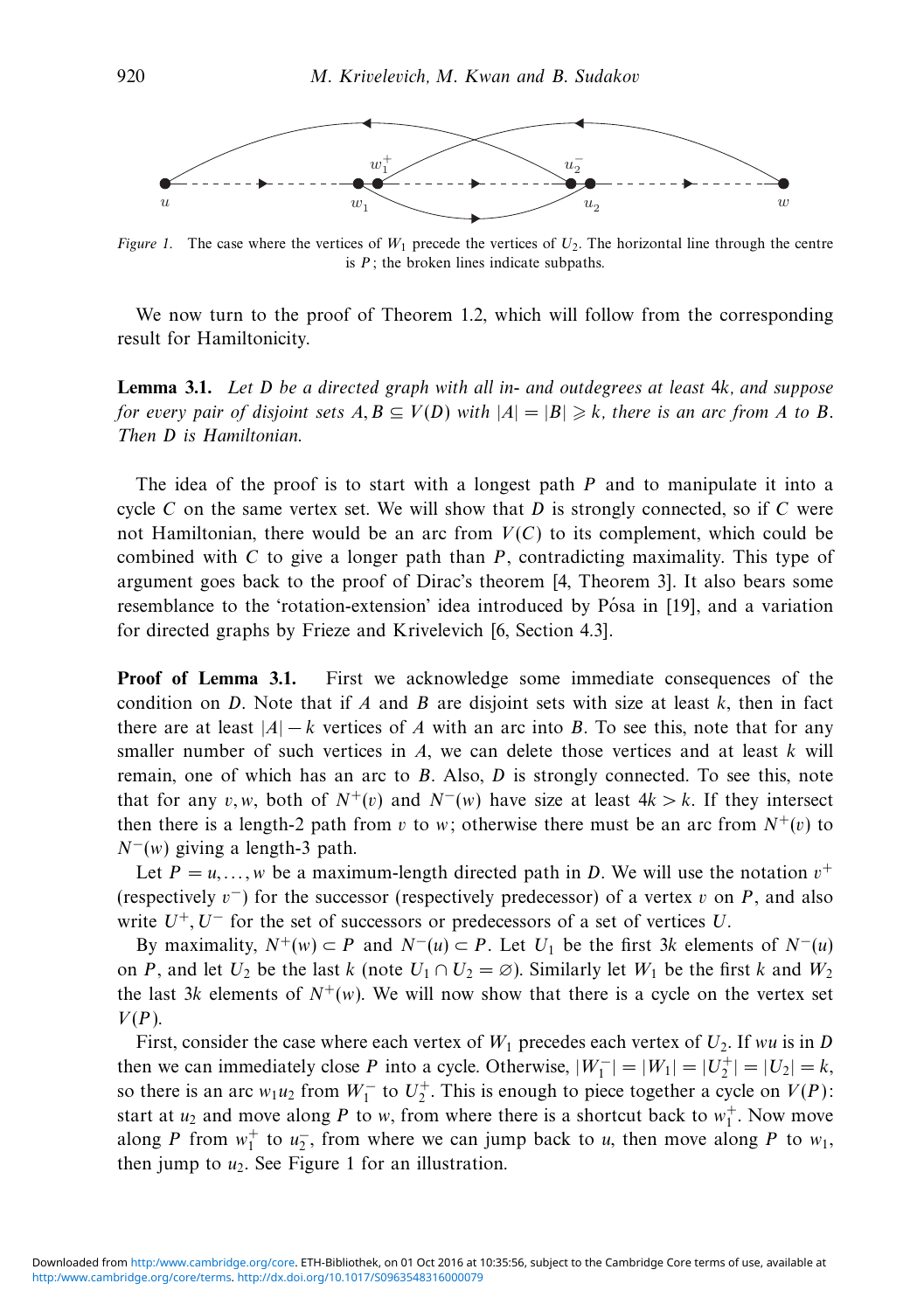

Figure 2. The case where the vertices of  $U_1$  precede the vertices of  $W_2$ .

Otherwise, each vertex of  $U_1$  precedes each vertex of  $W_2$ . Let  $U_{12}$  contain the *k* elements of *U*<sup>1</sup> furthest down the path. Note that there are at least 2*k* vertices of *P* (e.g., vertices of  $U_1 \setminus U_{12}$  preceding all vertices in  $U_{12}$ . Let  $U_{11}$  be the set of vertices among those first 2*k* vertices of *P* which have an arc to  $U_{12}^+$ . By the discussion at the beginning of the proof,  $|U_{11}| \ge k$ . Similarly, let  $W_{21}$  contain the *k* elements of  $W_2$  first appearing on the path, and let  $W_{22}$  be the set of at least *k* vertices among the last 2*k* on *P* which have an arc from *W*<sub>21</sub>. By the condition on *D*, there is an arc  $w_{22}u_{11}$  from  $W_{22}^-$  to  $U_{11}^+$ . By definition, there exist  $u_{12} \in U_{12}^+$  and  $w_{21} \in W_{21}^-$  such that the arcs  $u_{11}^- u_{12}$  and  $w_{21} w_{22}^+$  are in *D*. We can piece everything together to get a cycle on the vertices of  $P$ : start at  $u_{11}$ , move along  $P$  until  $u_{12}^-$ , then jump back to *u*. Move along *P* until  $u_{11}^-$ , then take the shortcut to  $u_{12}$ . Continue along *P* to  $w_{21}$ , jump to  $w_{22}^+$ , continue to *w*, jump back to  $w_{21}^+$ , and continue to  $w_{22}$ . From here there is a shortcut back to  $u_{11}$ . See Figure 2.

As outlined, the fact that *D* is strongly connected, combined with the fact that the vertex set of *P* induces a cycle *C*, implies that *C* is a Hamilton cycle.  $\Box$ 

We note that with some effort, the ideas in the proof of Lemma 3.1 can be used directly to prove Theorem 1.2 with a weaker degree condition. We do not know whether the condition can be weakened all the way to 4*k*, as Bondy's metaconjecture would suggest. Also, the constants in Theorem 1.2 and Lemma 3.1 can both be halved for the undirected case, just by simplifying the main argument in the proof of Lemma 3.1.

**Proof of Theorem 1.2.** Fix a vertex *v*. Let *U*<sup>+</sup> and *U*<sup>−</sup> be arbitrary disjoint *k*-subsets of  $N^+(v)$  and  $N^-(v)$  respectively. There is an arc from  $U^+$  to  $U^-$  which immediately gives a 3-cycle.

Next, let  $W^+$  be the set of (fewer than *k*) vertices with no arc from  $U^+$ , and similarly let *W*<sup>−</sup> be the set of vertices with no arc into *U*<sup>−</sup>. Now consider the induced digraph *D*<sup>*'*</sup> obtained from *D* by deleting *v* and the vertices in  $U^+$ ,  $U^-$ ,  $W^+$ ,  $W^-$ . Since we have removed fewer than 4k vertices, D' satisfies the conditions of Lemma 3.1 so has a Hamilton cycle. In particular, for every  $\ell$  satisfying  $4 \leq \ell \leq n-4k$ , there is a path  $P_{\ell} = u_{\ell},...,w_{\ell}$ in *D'* of length  $\ell - 4$ . By construction, there is an arc from  $U^+$  to  $u_{\ell}$  and from  $w_{\ell}$  to  $U^-$ , which we can combine with arcs to and from  $v$  to get a cycle of length  $\ell$ .

Finally, for every  $\ell > n - 4k$ , arbitrarily delete vertices from *D* to obtain an induced digraph  $D''$  with  $\ell$  vertices which satisfies the conditions of Lemma 3.1. Since  $D''$  has a Hamilton cycle, *D* has a cycle of length  $\ell$ .  $\Box$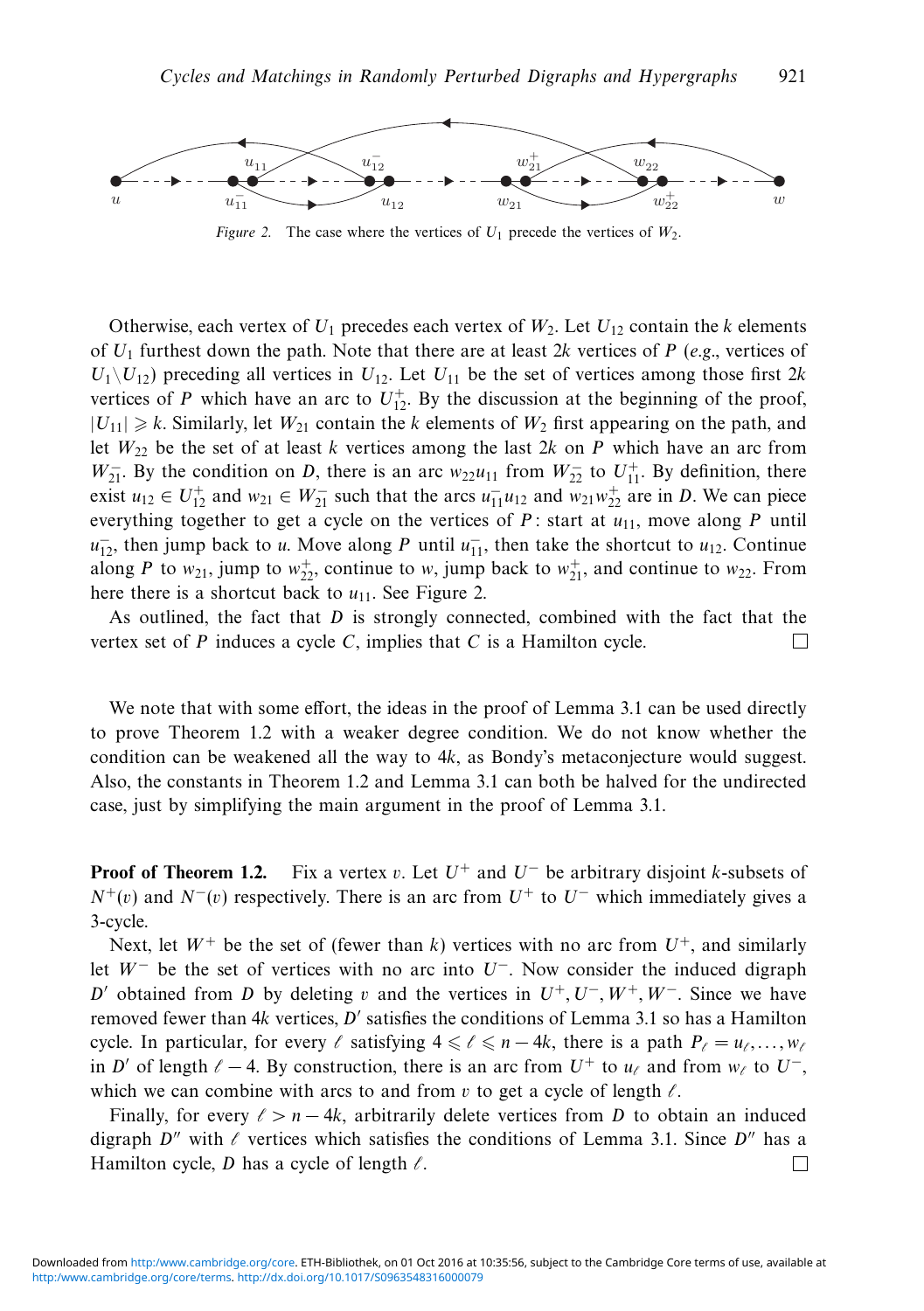**Proof of Theorem 1.3.** In view of the discussion in the Introduction, we assume each possible arc is present in *R* with probability  $p = cn/(2 {n \choose 2}) \ge c/n$  independently. (Recall that digraphs are allowed to have 2-cycles.)

If  $A, B \subseteq V(D)$  are disjoint sets with  $|A| = |B| = \alpha n/8$ , the probability that there are no arcs from *A* to *B* in  $D \cup R$  is at most

$$
(1-p)^{(an/8)^2} \leq e^{-p\alpha^2 n^2/64} \leq e^{-c\alpha^2 n/64}.
$$

The number of choices of such pairs of disjoint sets  $A, B$  is at most  $2^{2n}$ . By the union bound, the probability that  $D \cup R$  does not satisfy the condition of Lemma 3.1 is at most 22*ne*−*cα*2*n/*64, which converges to zero for sufficiently large *c*. Therefore the digraph *D* ∪ *R* is a.a.s. pancyclic by Lemma 3.1.  $\Box$ 

#### **4. Hamilton cycles in tournaments**

There are several seemingly different conditions that are equivalent to Hamiltonicity for tournaments (see [16, Chapters 2-3]). A tournament is Hamiltonian if and only if it is irreducible (cannot be divided into two parts with all arcs between the two parts in the same direction), if and only if it is strongly connected (has a directed path from every vertex to every other), if and only if it is pancyclic (contains cycles of all lengths). All tournaments have a Hamilton path, and it was first proved by Moon and Moser [17] that a uniformly random tournament is a.a.s. irreducible, hence Hamiltonian.

More recently, Kühn, Lapinskas, Osthus and Patel [14] proved in that if a tournament is *t*-strongly connected (it remains strongly connected after the deletion of  $t - 1$  vertices), then it has  $\Omega(\sqrt{t}/\log t)$  arc-disjoint Hamilton cycles. (This was improved to  $\Omega(\sqrt{t})$  by Pokrovskiy [18].) Therefore, to show a tournament has *q* arc-disjoint Hamilton cycles for any  $q = O(1)$ , it suffices to show that the tournament is *t*-strongly connected for any fixed *t*. In particular, it is not difficult to show that a random tournament is a.a.s. *t*-strongly connected for fixed *t*, which motivates Theorem 1.4.

Before we proceed to the proof, we first explain why Theorem 1.4 is sharp. The 'obvious' worst case for *T* is a transitive tournament (corresponding to a linear order on the vertices). In this case, a superlinear number of random edges must be flipped in order to a.a.s. flip one of the arcs pointing away from the least element of the linear order. Actually, Łuczak, Ruciński and Gruszka [15] have already studied the model where random edges are flipped in a transitive tournament, by analogy with the evolution of the random graph.

More generally, consider a 'transitive cluster-tournament' *T* on  $n = r(2d + 1)$  vertices defined as follows. Let *R* be a regular tournament on  $2d + 1$  vertices (this means every vertex has indegree and outdegree *d*). To construct *T*, start with *r* disjoint copies  $R_1, \ldots, R_r$ of *R*, then put an arc from *v* to *w* for every  $v \in R_i$ ,  $w \in R_j$  with  $i < j$ . In order for the perturbed tournament *P* to be Hamiltonian, there must be an arc entering  $R_1$ , so one of the  $O(n(d+1))$  arcs exiting  $R_1$  must be changed. This will not happen a.a.s. unless  $m = \omega(n/(d + 1)).$ 

We now prove Theorem 1.4. In accordance with the discussion in the Introduction, we will work with the model where each edge is flipped with probability *p* independently,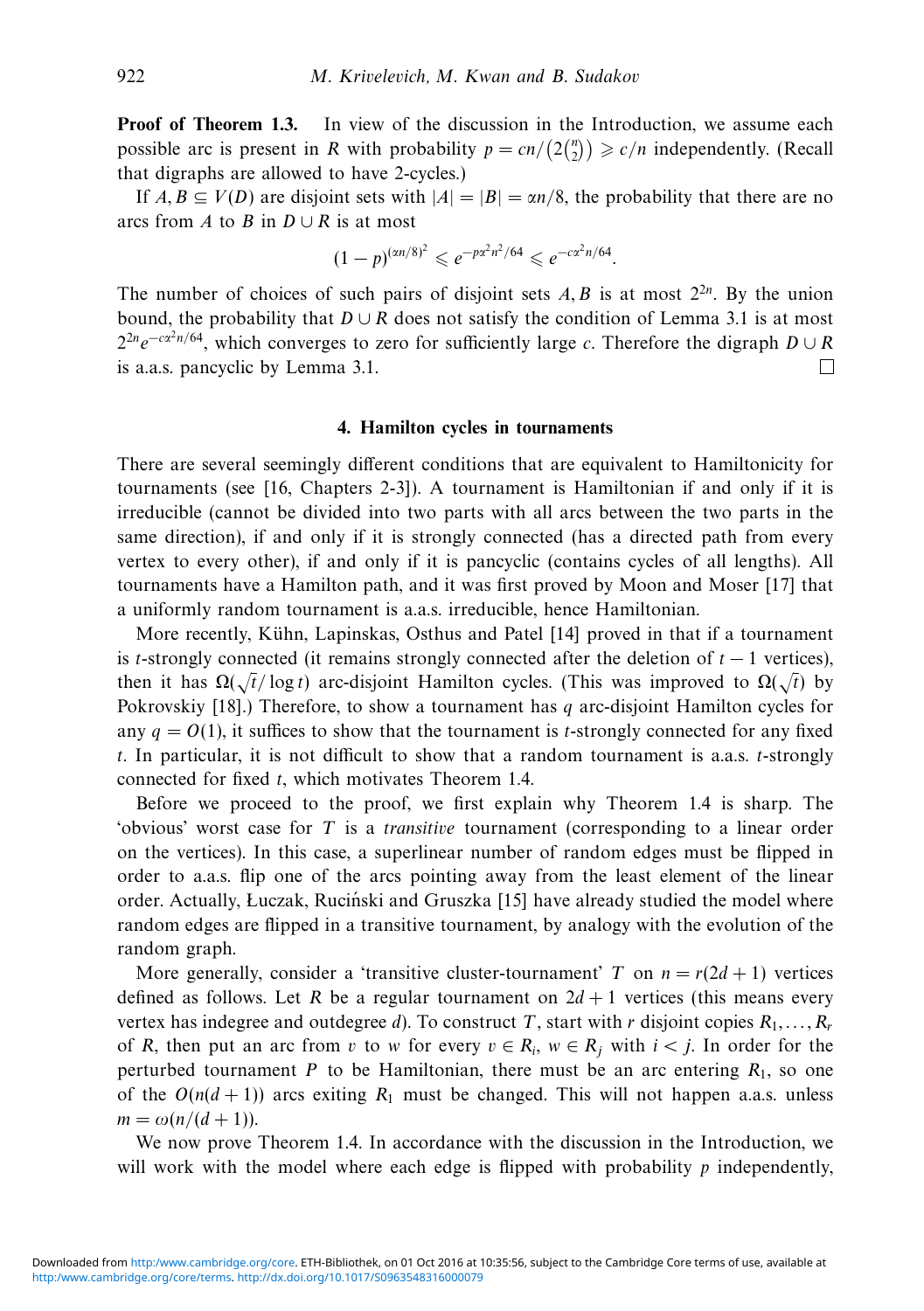where  $2p\binom{n}{2} = m$ . (Designating an edge for resampling with probability 2*p* is the same as flipping it with probability *p*.) Note that  $p \leq 1/2$  and in particular  $p \leq 1 - p$ .

Fix *t*, and let *T* be a tournament with *n* vertices and all in- and outdegrees at least *d*. As described above, flip each edge with probability  $p = \omega(1/(n(d+1)))$ , to obtain a perturbed tournament *P*. We will prove that *P* is a.a.s. *t*-strongly connected.

The idea of the proof is to choose a set *S* of *t* vertices with a large indegree and outdegree, then to show that with high probability almost every vertex has many paths to and from each vertex in *S*. The probability that a vertex *v* has paths to and from from *S* is smallest if *v* has small indegree, so we need to show that not many vertices can have small indegree.

**Lemma 4.1.** In any tournament, there are fewer than *k* vertices with indegree (respectively *outdegree*) less than  $(k-1)/2$ .

**Proof.** The sum of indegrees (respectively outdegrees) of a tournament on *k* vertices is  $\binom{k}{2}$ , because each arc contributes 1 to this sum. Therefore in every set of *k* vertices of a tournament, there is a vertex of outdegree (indegree) at least  $(k-1)/2$  in the induced sub-tournament. П

A consequence of Lemma 4.1 is that the set of all vertices with indegree (respectively outdegree) less than  $n/6$  in *T*, has size smaller than  $n/3$ . So, there are at least  $n/3$  vertices whose indegree and outdegree in *T* are both at least *n/*6. We can therefore choose a set *S* of *t* such vertices.

Now, we prove that the random perturbation typically does not reduce the in- and outdegrees very much.

**Lemma 4.2.** If a vertex *v* has outdegree (respectively indegree) *k* in *T*, then it has outdegree (respectively indegree) at least *k/*3 in the randomly perturbed tournament *P*, with probability  $1 - o(e^{-k}) - o(1/n)$  (uniformly over *k*).

**Proof.** We only prove the statement where *v* has outdegree *k*; the indegree case is identical.

There are *k* arcs pointing away from *v* in *T*. If  $p < 1/\sqrt{n}$  then the probability that more than 2*k/*3 of those arcs are changed by the perturbation is at most  $2^k p^{2k/3} = e^{-k\Omega(\log n)}$  $o(e^{-k})$ . If  $k \ge \sqrt{n}/2$ , then by the Chernoff bound and the fact that  $p \le 1/2$ , the probability that more than  $2k/3$  arcs are changed is  $e^{-\Omega(\sqrt{n})} = o(1/n)$ . In both of these cases,  $k/3$  of the original out-neighbours survive the perturbation with the required probability.

The remaining case is where  $p \ge 1/\sqrt{n}$  and  $k < \sqrt{n}/2$ . In this case there is a set of  $n/2$ arcs pointing towards *v* in *T*. The Chernoff bound says that the probability that less than *k*/3 of these arcs are changed is  $e^{-\Omega(\sqrt{n})} = o(1/n)$ . That is, with the required probability, *k/*3 new out-neighbours are added by the perturbation. П

**Lemma 4.3.** Suppose *w* has outdegree (respectively indegree) at least *n/*6 in *T*, and *v* is a vertex different from *w* with indegree (respectively outdegree) at least *k* in *T*. Then with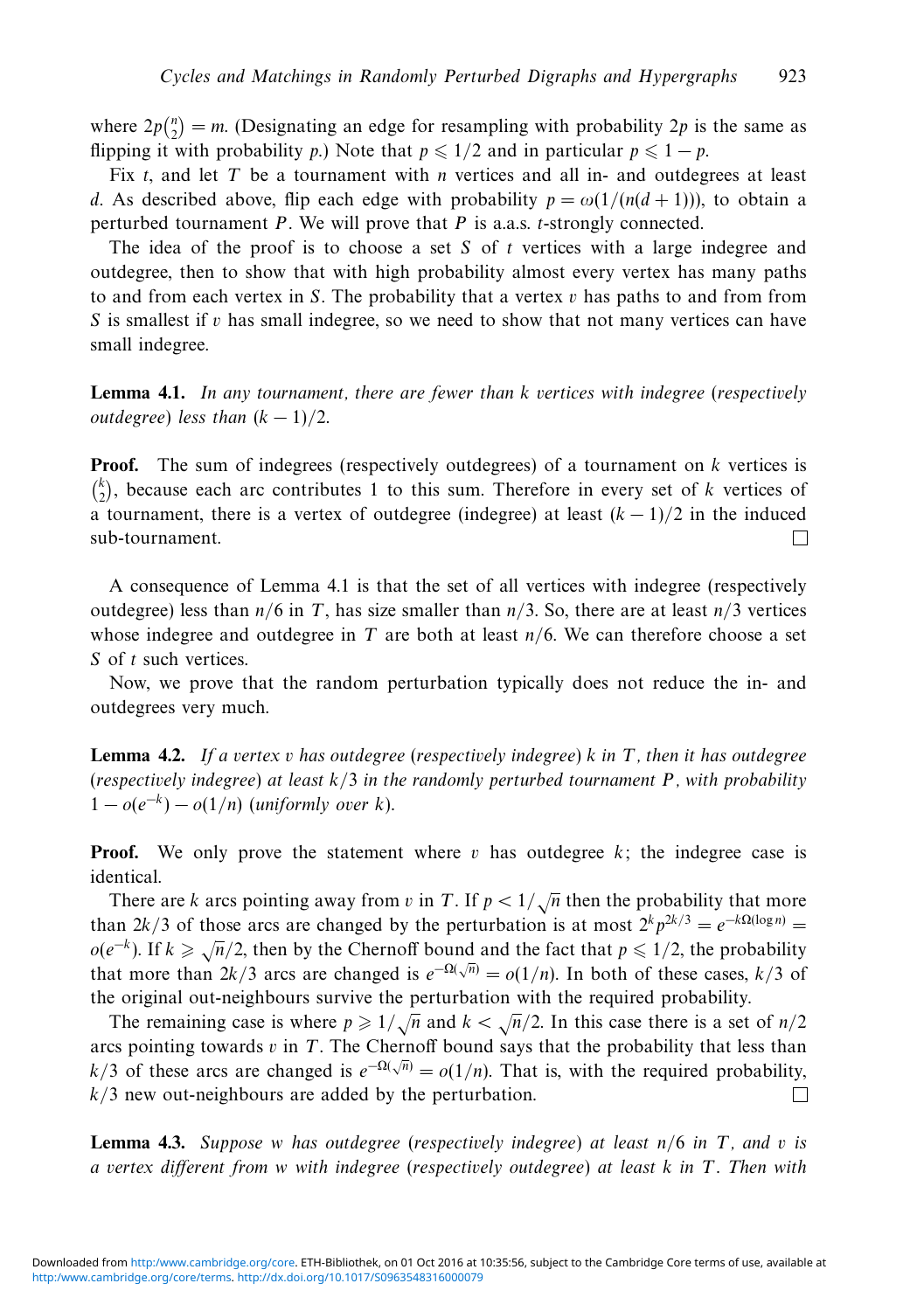probability  $1 - o(e^{-k/(d+1)}) - o(1/n)$  (uniformly over *k*), there are  $t' = 3t$  internally vertexdisjoint paths of length at most 3 from *w* to *v* (respectively from *v* to *w*) in the randomly perturbed tournament *P*.

**Proof.** We will only prove the statement where  $v$  has indegree at least  $k$ ; the outdegree case is identical. By independence, we can condition on the outcome of the perturbation on individual arcs. Condition on the outcome for all arcs adjacent to *w*, and let  $N_P^+(w)$ be the set of vertices to which there is an arc from *w* in *P*. By Lemma 4.2, we can assume  $|N_P^+(w)| \ge n/18.$ 

We first prove the lemma for the case where  $k \le 6t'$ . There are at least  $n' = n/18 - 1$ arcs between  $N_P^+(w)$  and *v*, each of which will be pointing towards *v* in *P* with probability at least  $p$  independently. By the Chernoff bound, the probability less than  $t'$  arcs will point from  $N_P^+(w)$  to *v* in *P* is  $e^{-\Omega(np)} = o(e^{-k/(d+1)})$ . So, with the required probability there are *t* suitable length-2 paths from *w* to *v*.

We can now assume  $k > 6t'$ . Condition on the result of the perturbation for the arcs adjacent to *v* (in addition to the arcs we have conditioned on so far). Let  $N_P^-(v)$  be the set of vertices from which there is an edge into  $v$  in  $P$ ; by Lemma 4.2, we can assume  $|N_P^-(v)| \geqslant k/3.$ 

Now, if  $|N_P^+(w) \cap N_P^-(v)| \ge t'$  then there are *t'* disjoint length-2 paths from *w* to *v* and we are done. So we can assume  $U^+ = N_P^+(w) \setminus (N_P^-(v) \cup \{v\})$  has at least  $n' = n/18 - t' - 1$ vertices, and  $U^- = N_P^-(v) \setminus \{w\}$  has at least  $k' = k/3 - 1$  vertices (note that  $k' \geq 2t'$  by assumption).

Now, we would like to show that with the required probability there is a set of *t* independent arcs from  $U^+$  into  $U^-$  in *P*, which will give  $t'$  suitable length-3 paths. Partition *U*<sup>+</sup>(respectively *U*<sup>-</sup>) into subsets  $U_1^+$ ,...,  $U_{t'}^+$  of size at least *n'*/(2*t'*) (respectively, subsets *U*<sup>−</sup><sub>*t*</sub>..., *U*<sup>−</sup><sub>*t*</sub><sup>*t*</sup> of size at least *k'* /(2*t'*)). Recall that  $1 - p \geq p$ , so for each *i*, the probability that there is no arc from  $U_i^+$  into  $U_i^-$  after the perturbation is at most

$$
(1-p)^{n'k'/(2t')^2} = e^{-\Omega(npk)} = o(e^{-k/(d+1)}).
$$

We conclude that with the required probability, there is a set of  $t'$  suitable independent arcs, each between a pair  $U_i^+, U_i^-$ .  $\Box$ 

**Lemma 4.4.** Fix some  $w \in S$ . In the randomly perturbed tournament P, there are a.a.s. *t* internally vertex-disjoint paths from *w* to each other vertex (respectively, from each other vertex to *w*).

**Proof.** We only prove there are paths from *w* to each other vertex; the reverse case is identical. If there are 3*t* internally vertex-disjoint paths from *w* to *v* in *P* of length at most 3, then we say *v* is safe. It follows from Lemma 4.3 that a vertex with indegree  $k$  is safe with probability at least  $1 - f(n)e^{-k/(d+1)} + f(n)/n$ , for some  $f(n) = o(1)$ .

By Lemma 4.1, there are at most  $2d + 1$  vertices with indegree *d* in *T*, and the vertex with the 2kth smallest indegree has indegree at least  $k - 1$ . Let Q be the set of non-safe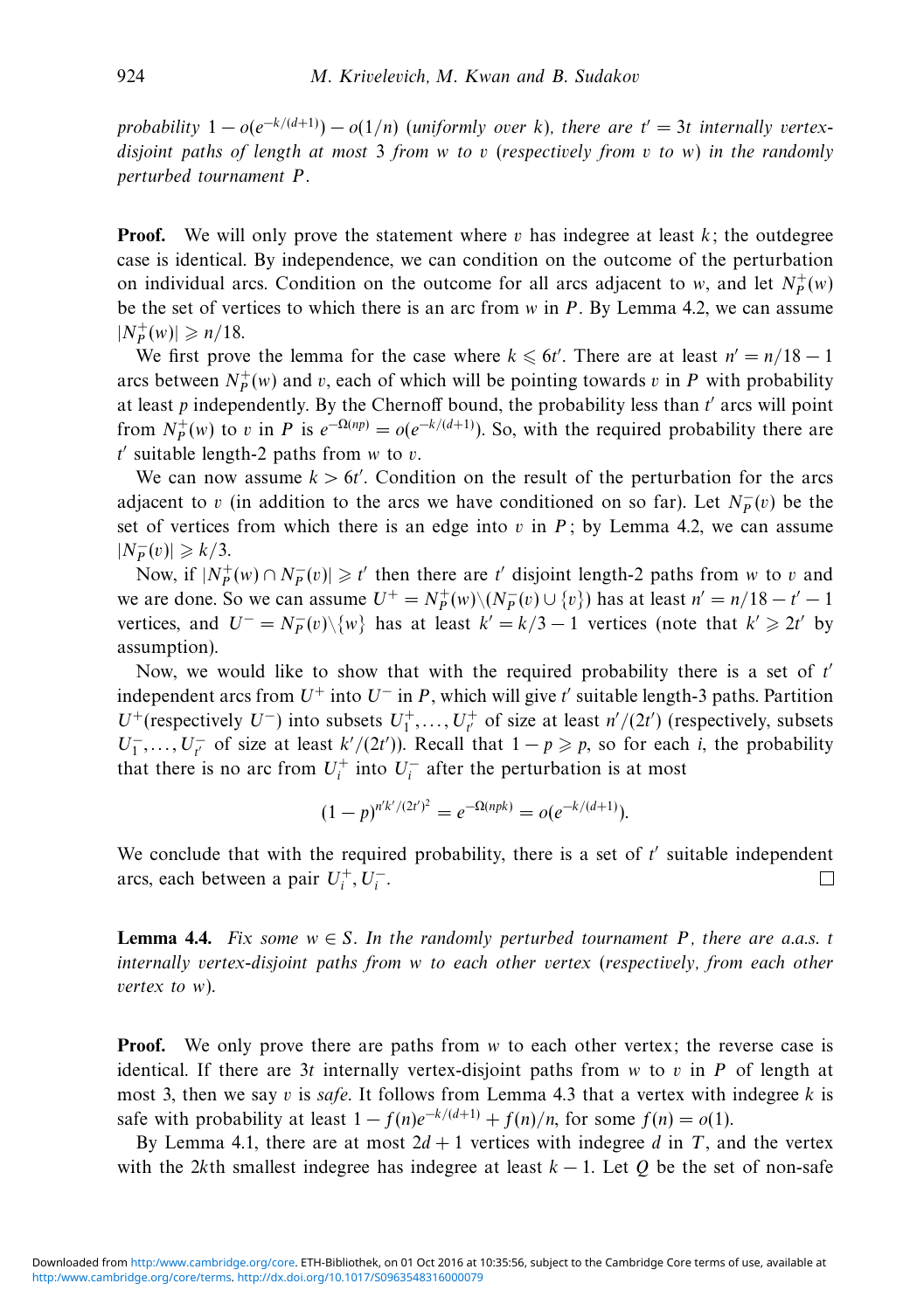vertices, and note that

$$
\mathbb{E}[|Q|] \le (2d+1)f(n)e^{-d/(d+1)} + \sum_{k=d+1}^{n} 2f(n)e^{-k/(d+1)} + nf(n)/n
$$

$$
= f(n)\left(O(d+1) + \frac{1}{1 - e^{-1/(d+1)}}\right)
$$

$$
= f(n)O(d+1).
$$

(We have used the geometric series formula and the inequality  $1 - e^{-x} \ge (x \wedge 1)/2$  for positive *x*.)

By Markov's inequality, a.a.s.

$$
|Q| \leqslant \sqrt{f(n)}O(d+1) = o(d+1).
$$

If  $d \le 12t$  then  $|Q| = 0$  for large *n* and we are done. Otherwise,  $d > 12t$ , and we will show that there are a.a.s. suitable paths of length at most 4 from *w* to each other vertex.

By Lemma 4.2 the perturbation a.a.s. reduces the degree of each vertex by a factor of at most 3 (the probability of this not occurring is  $o(\sum_{k=0}^{\infty} e^{-k}) + o(1) = o(1)$ ), so every vertex  $v \in Q$  a.a.s. has indegree at least  $d/3$ . We have  $|Q| < d/12$  for large *n*, and we are assuming  $d > 12t$ , so for every vertex *v* we can choose  $d/3 - d/12 - 1 = d/4 - 1 \ge 3t$  safe in-neighbours *v*1*,...,v*<sup>3</sup>*<sup>t</sup>* different from *w*.

Now, fix some *v* and consider a maximum-size collection *M* of internally vertex-disjoint paths of length at most 4 from *w* to *v* in *P*. For the purpose of contradiction assume that  $|M| < t$ . There are fewer than 3t internal vertices in the paths in M, so there is some  $v_i$  not in any path of *M*. Then, there are 3*t* internally vertex-disjoint paths from *w* to  $v_i$ , so one of these does not contain any internal vertex of a path in *M*. It follows that  $w, \ldots, v_i, v$  is a path from *w* to *v* which is internally vertex-disjoint from every path in *M*, contradicting maximality. П

It follows from Lemma 4.4 that in *P*, a.a.s. every vertex outside *S* has *t* internally vertex-disjoint paths to and from every vertex in *S*. If *P* has this property and we delete *t* − 1 vertices, then there is at least one vertex *w* of *S* remaining, and *w* has least one path to and from every other vertex. That is, *P* is a.a.s. *t*-strongly connected. (In fact, we have also proved that *P* a.a.s. has diameter at most 8, since there is a path of length at most 4 between *w* and any other vertex.) Recall that a *t*-strongly connected tournament has Ω(√*t*) arc-disjoint Hamilton cycles, so we can conclude that *<sup>P</sup>* a.a.s. has *<sup>q</sup>* arc-disjoint Hamilton cycles for any  $q = O(1)$ .

#### **5. Concluding remarks**

We have determined the amount of random perturbation typically required to make a tournament, dense digraph or dense uniform hypergraph Hamiltonian. In the process, we have proved a general lemma about pancyclicity in highly connected digraphs, and demonstrated an interesting application of Szemerédi's Regularity Lemma. In the hypergraph setting, there are some important questions this paper leaves open.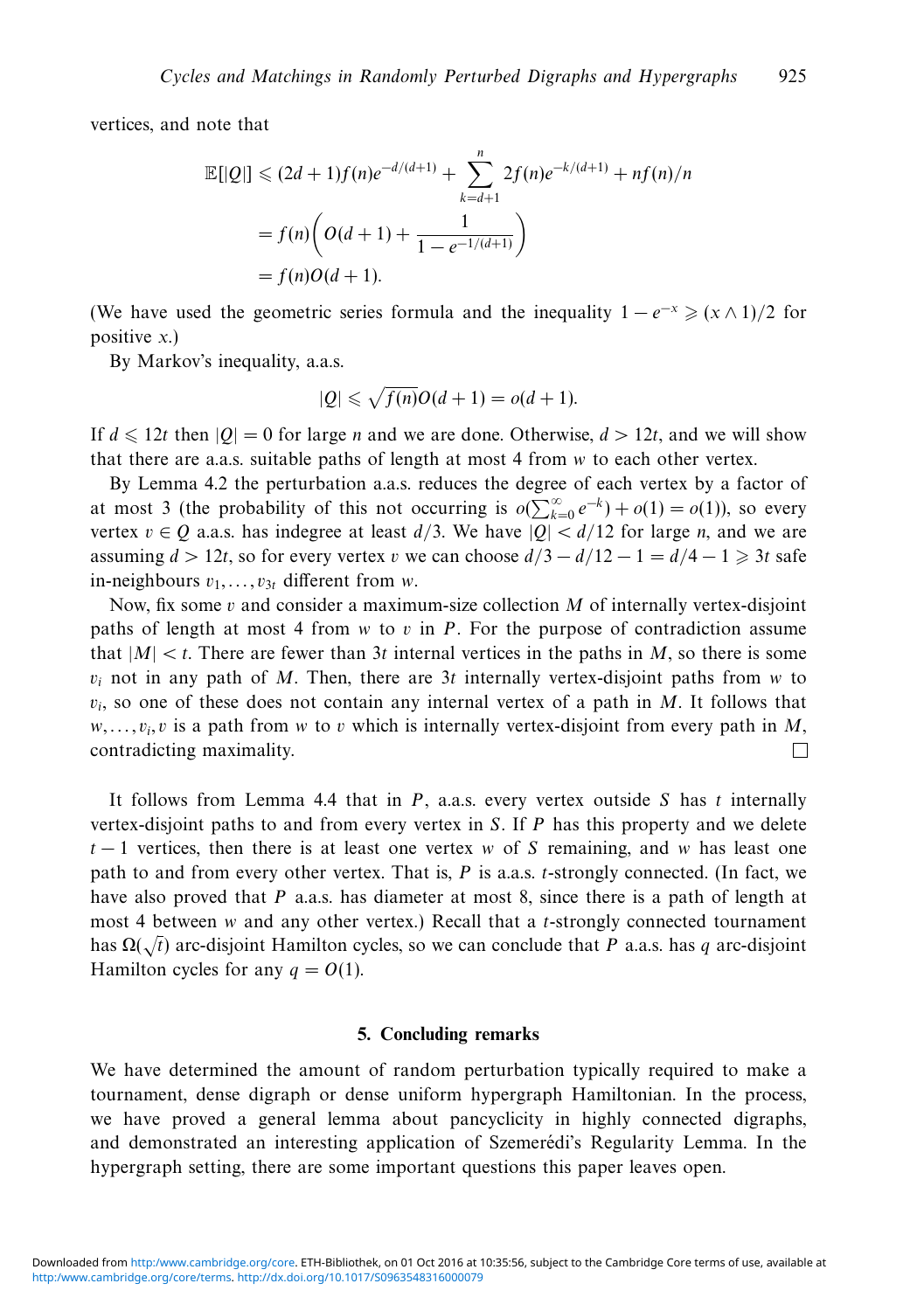First, we have only studied loose Hamiltonicity. The other most popular notion of a hypergraph cycle is a tight cycle, in which every consecutive pair of edges in the cycle intersects in  $k - 1$  vertices. More generally, an  $\ell$ -cycle has consecutive edges intersecting in  $k - \ell$  vertices. Also, we have only studied hypergraphs with high  $(k − 1)$ -degree, which is the strongest density assumption we could make. There are a large variety of Dirac-type theorems for different types of minimum degree and different types of cycles (see [20] for a survey), which would suggest that similar random perturbation results are possible in these settings.

#### **Acknowledgement**

Parts of this work were carried out when the first author visited the Institute for Mathematical Research (FIM) of ETH Zürich, and also when the third author visited the School of Mathematical Sciences of Tel Aviv University, Israel. We would like to thank both institutions for their hospitality and for creating a stimulating research environment. We also thank the anonymous referee for their thorough proofreading.

#### **References**

- [1] Bohman, T., Frieze, A., Krivelevich, M. and Martin, R. (2004) Adding random edges to dense graphs. Random Struct. Alg. **24** 105–117.
- [2] Bohman, T., Frieze, A. and Martin, R. (2003) How many random edges make a dense graph Hamiltonian? Random Struct. Alg. **22** 33–42.
- [3] Bondy, J. (1975) Pancyclic graphs: Recent results. In *Infinite and Finite Sets: To Paul Erdős* on his 60th Birthday, Vol. 1 (A. Hajnal, R. Rado and V. T. Sós, eds), Vol. 10 of *Colloquia* Mathematica Societatis János Bolyai, North-Holland, pp. 181-187.
- [4] Dirac, G. A. (1952) Some theorems on abstract graphs. Proc. London Math. Soc. **3** 69–81.
- [5] Dudek, A. and Frieze, A. (2011) Loose Hamilton cycles in random uniform hypergraphs. Electron. J. Combin. **18** #48.
- [6] Frieze, A. and Krivelevich, M. (2005) On packing Hamilton cycles in *ε*-regular graphs. J. Combin. Theory Ser. B **94** 159–172.
- [7] Janson, S., Łuczak, T. and Ruciński, A. (2000) Random Graphs, Cambridge University Press.
- [8] Johansson, A., Kahn, J. and Vu, V. (2008) Factors in random graphs. Random Struct. Alg. **33**  $1 - 28$
- [9] Karp, R. M. (1972) Reducibility among combinatorial problems. In Complexity of Computer Computations (R. E. Miller and J. W. Thatcher, eds), Plenum, pp. 85–104.
- [10] Keevash, P., Kuhn, D., Mycroft, R. and Osthus, D. (2011) Loose Hamilton cycles in hypergraphs. ¨ Discrete Math. **311** 544–559.
- [11] Komlós, J. and Simonovits, M. (1996) Szemerédi's Regularity Lemma and its applications in graph theory. In *Combinatorics: Paul Erdős is Eighty* (D. Miklós, V. Sós, and T. Szőnyi, eds.), Vol. 2 of Bolyai Society Mathematical Studies, János Bolyai Mathematical Society, pp. 295–352.
- [12] Korshunov, A. D. (1976) Solution of a problem of Erdős and Rényi on Hamilton cycles in nonoriented graphs. Soviet Math. Doklady **17** 760–764.
- [13] Krivelevich, M., Sudakov, B. and Tetali, P. (2006) On smoothed analysis in dense graphs and formulas. Random Struct. Alg. **29** 180–193.
- [14] Kühn, D., Lapinskas, J., Osthus, D. and Patel, V. (2014) Proof of a conjecture of Thomassen on Hamilton cycles in highly connected tournaments. Proc. London Math. Soc. **109** 733–762.
- [15] Luczak, T., Ruciński, A. and Gruszka, J. (1996) On the evolution of a random tournament. Discrete Math. **148** 311–316.